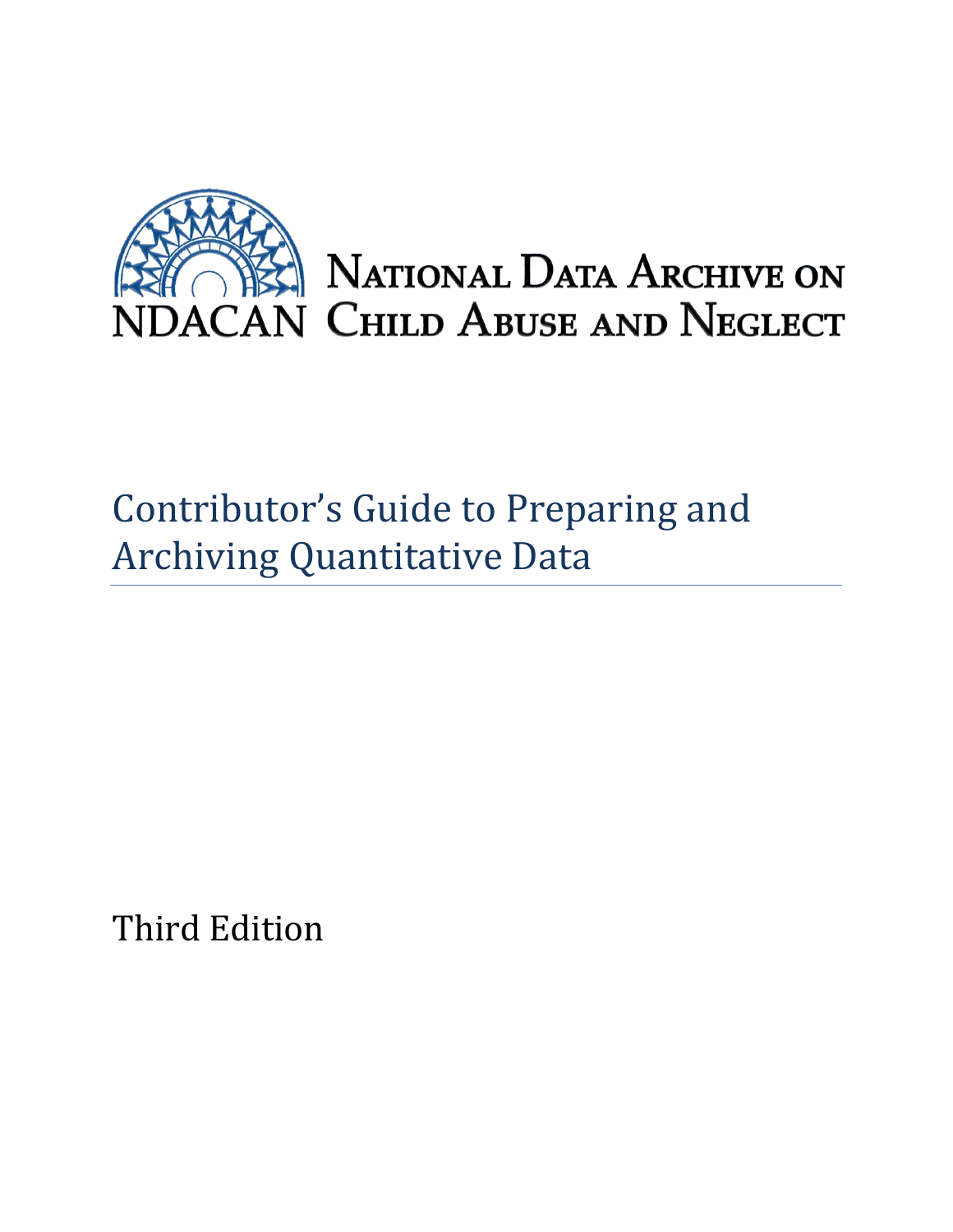Copyright © 2022 by the National Data Archive on Child Abuse and Neglect (NDACAN)

Published by: NDACAN Bronfenbrenner Center for Translational Research (BCTR) Cornell University Ithaca, NY 14853

First edition, 2002. Second edition, 2014. Third edition, 2022.

### **ACKNOWLEDGEMENTS**

*Depositing data with the National Data Archive on Child Abuse and Neglect: A handbook for contributors* (1st ed.) was published in 2002 (National Data Archive on Child Abuse and Neglect, 2002). The framework for the first edition was based on *Depositing data with the Data Resources Program of the National Institute of Justice: A handbook*. (National Institutes of Justice & Sociometrics Corporation, 1991).

The framework for the second edition, published in 2014, was influenced by the *Guide to social science data preparation and archiving: Best practices throughout the data life cycle* (5th ed.) (Inter-University Consortium for Political and Social Research, 2012). This third edition provides updates to NDACAN processing policies and procedures, as well as updated links and references.

Funding for the National Data Archive on Child Abuse and Neglect (NDACAN) is provided by the Children's Bureau, an office of the Administration for Children and Families (ACF), U.S. Department of Health and Human Services.

#### **Suggested Citation:**

National Data Archive on Child Abuse and Neglect (NDACAN). (2022). *Contributor's guide to preparing and archiving quantitative data* (3rd ed.). Ithaca, New York: Cornell University.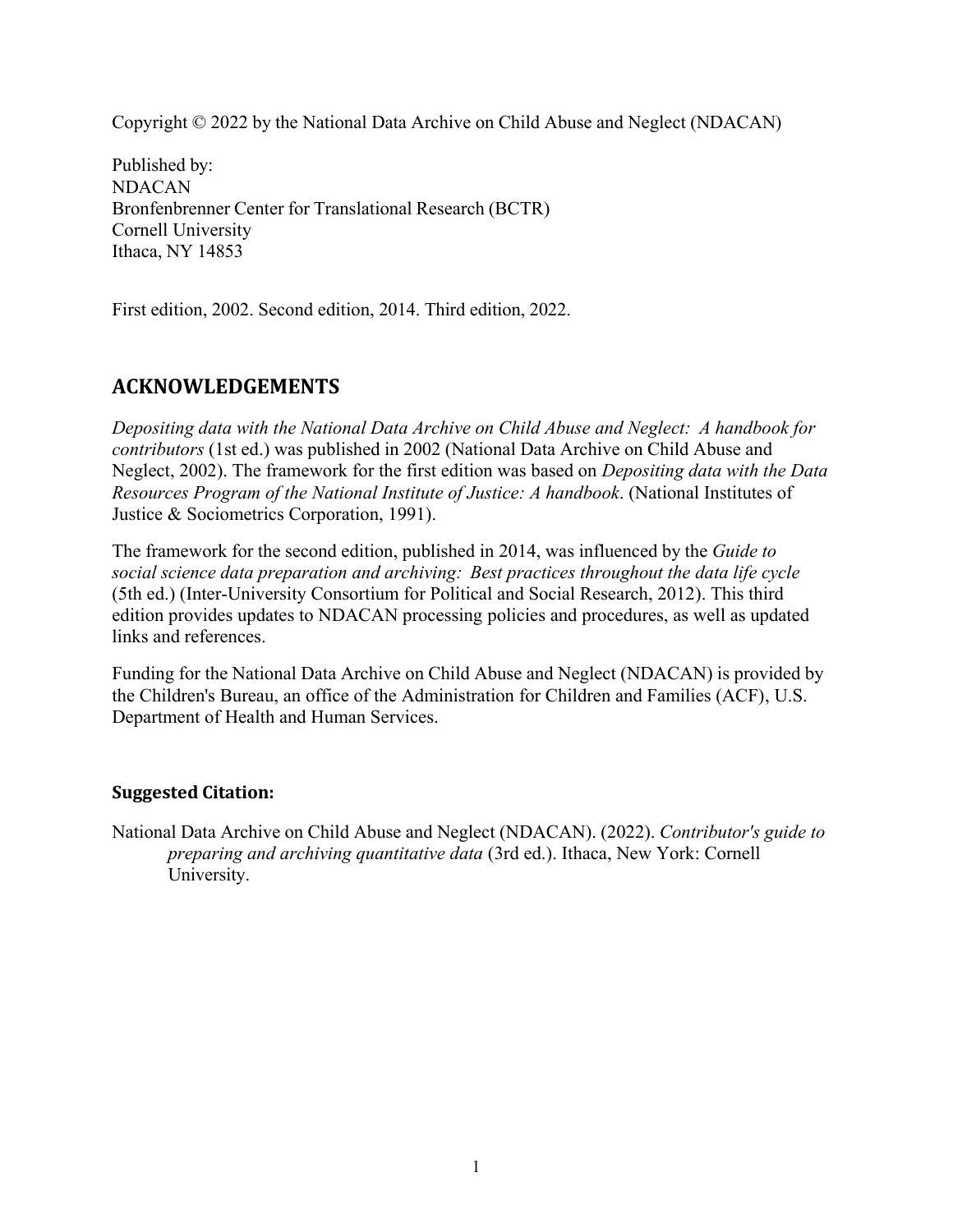# **Table of Contents**

| $\bullet$ |  |
|-----------|--|
|           |  |
|           |  |
|           |  |
|           |  |
|           |  |
|           |  |
|           |  |
|           |  |
|           |  |
|           |  |
|           |  |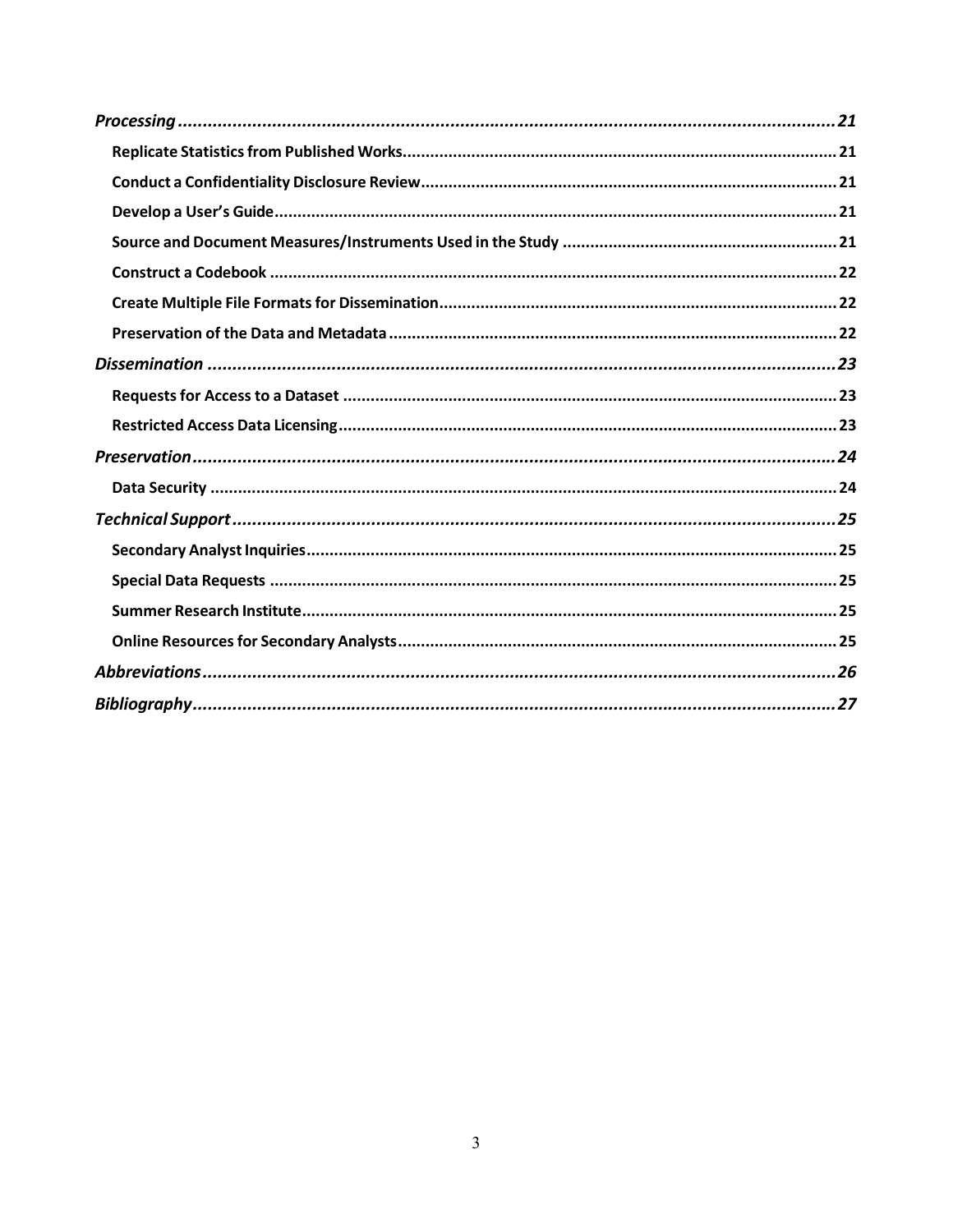# <span id="page-4-0"></span>**About NDACAN**

Founded in 1988, the National Data Archive on Child Abuse and Neglect (NDACAN) encourages secondary analysis of research data relevant to the study of child abuse and neglect. NDACAN acquires, preserves, and disseminates data to qualified researchers to foster exploration of important issues in child maltreatment. NDACAN actively supports analysis of its datasets by providing technical support, workshops, and researcher networking opportunities.

NDACAN is funded by the Children's Bureau, an office of the Administration for Children and Families (ACF), U.S. Department of Health and Human Services (HHS), and is the sole repository for a number of large, federally funded datasets, including but not limited to:

- Adoption and Foster Care Analysis and Reporting System (AFCARS)
- National Child Abuse and Neglect Data System (NCANDS)
- National Youth in Transition Database (NYTD)
- National Incidence Study of Child Abuse and Neglect (NIS)
- Longitudinal Studies on Child Abuse and Neglect (LONGSCAN)
- National Survey of Child and Adolescent Well-Being I (NSCAW)
- National Child Welfare Information Study (NSWIS)
- · National Juvenile Online Victimization Incidence Study (NJOV)

In addition to federally funded research with a data archiving requirement, NDACAN accepts voluntary contributions of child welfare data from well-designed quantitative research studies.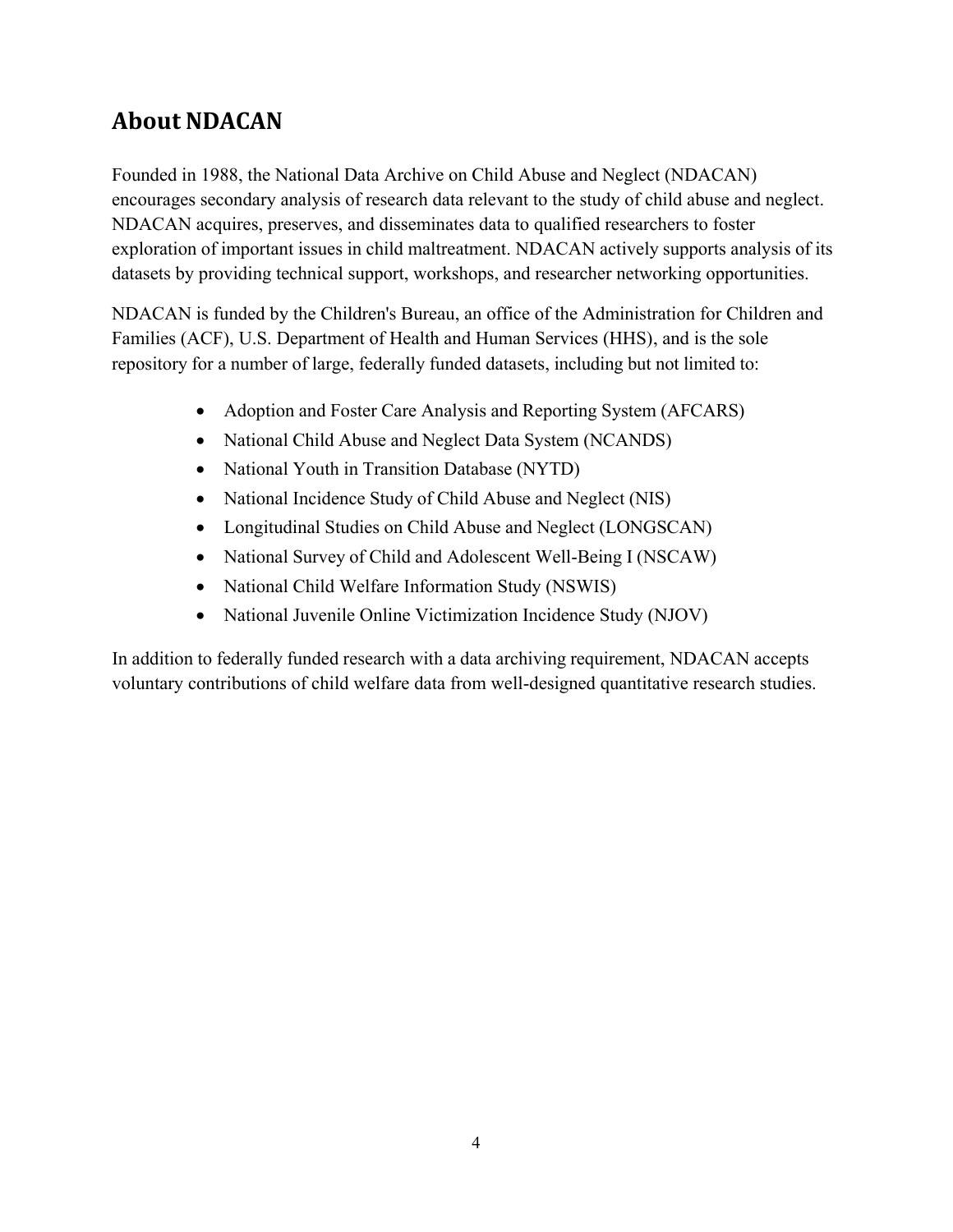## <span id="page-5-0"></span>**Data Sharing and Archiving Requirements**

Data sharing has long been recognized as an important part of the research process (American Statistical Association, 2022). The federal government has adopted data sharing as a standard for federal agencies and grantees (Zients & Sunstein, 2010). The requirement that research data be archived for use by secondary users has now been incorporated into grant requirements for much federally supported research (Council on Government Relations, 2012).

Since 2003, the National Institutes of Health (NIH) has promoted data sharing and required that a data sharing plan be included in all grant submissions seeking \$500,000 per year in direct costs (National Institutes of Health, 2003a, 2003b; National Institutes of Health Office of Extramural Research, 2003). Beginning in January 2023, the NIH will require an approved data management plan for all research, funded or conducted in whole or in part by NIH, that results in the generation of scientific data (National Institutes of Health, 2020).

The National Science Foundation (NSF) has required that all grant proposals include a data management plan detailing compliance with the data sharing policy since 2011 (National Science Foundation Directorate for Social Behavioral and Economic Sciences, 2011). In 2020, the NSF stated that "Investigators are expected to share with other researchers, at no more than incremental cost and within a reasonable time, the primary data, samples, physical collections, and other supporting materials created or gathered in the course of work under NSF grants…Grantees are expected to encourage and facilitate such sharing" (National Science Foundation, 2020).

#### <span id="page-5-1"></span>**Importance of Data Sharing to Child Abuse and Neglect Research**

Child abuse and neglect research is a relatively young field (National Research Council, 1993), but research results over the last three decades have shown "findings that delineate a serious public health problem" (National Research Council, 2014). Many key research questions remain to be explored. Well-designed, theoretically grounded studies can inform research and policy for decades to come (Institute of Medicine & National Research Council, 2013).

Secondary analysis of such well-designed research requires an environment in which data sharing is integral to the research process. Additionally, research has demonstrated an increased citation rate for investigators who share their data (Piwowar, Day, & Fridsma, 2007; Colavizza et.al., 2020).

In recognition of the importance of data sharing to the development of the field of child abuse and neglect, the Children's Bureau adopted a policy in 1994 that requires research grantees to archive datasets with NDACAN. The purpose of this policy is to ensure that data collected with Children's Bureau funds are available to other researchers. Grantees who have additional questions about the archiving requirement should contact their Federal Project Officer.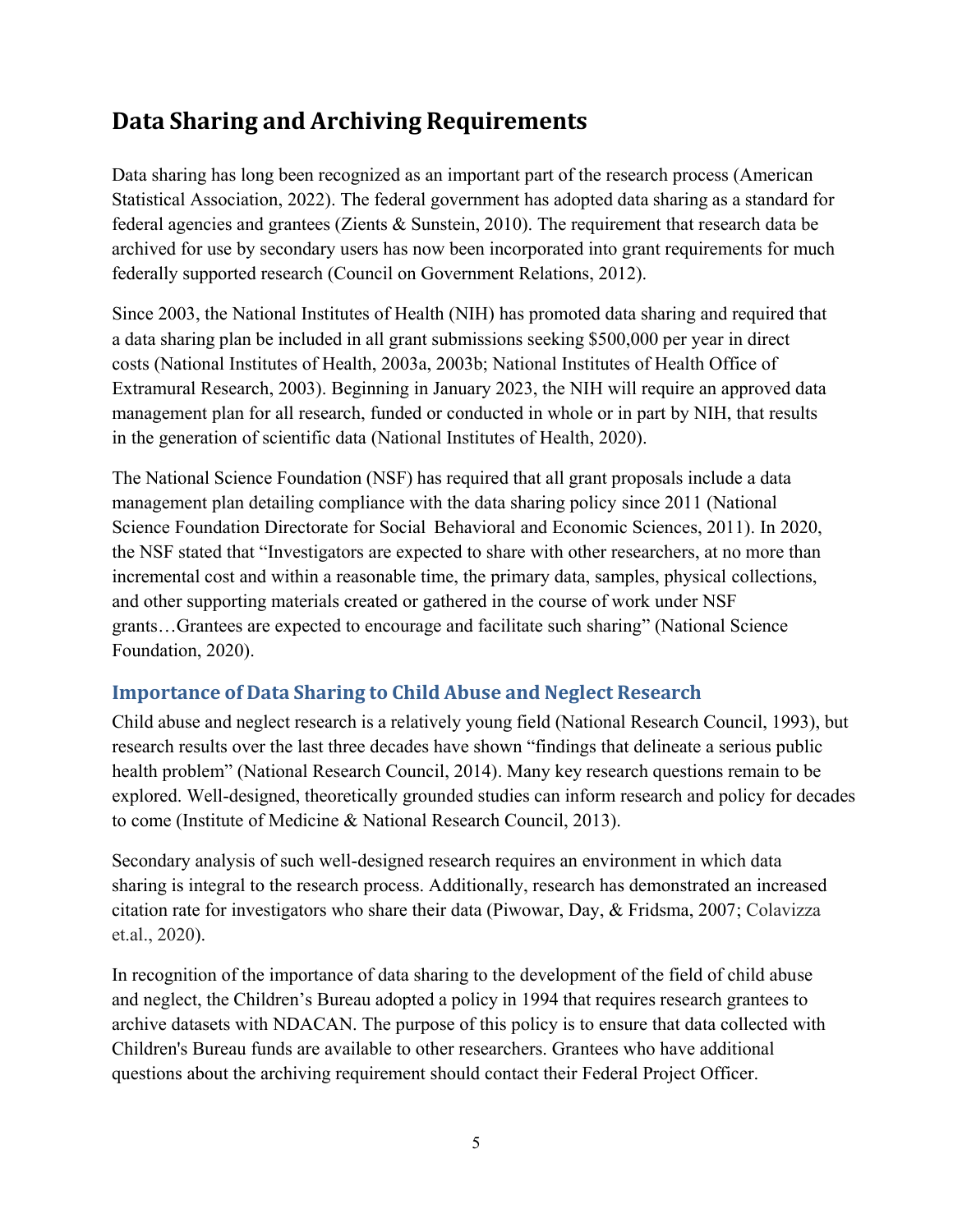#### <span id="page-6-0"></span>**Children's Bureau Archiving and Data Sharing Requirements**

For studies funded by the Children's Bureau and the Administration for Children & Families, researchers should consult their websites for the most recent requirements, as well their funding agreements for specific terms. Generally, archiving requirements allow a two-year grace period during which the original investigator has exclusive use of the research data, following the conclusion of funding. The two-year grace period was designed to allow the original investigator to publish research findings prior to release of data to secondary users. NDACAN requests that original investigators contribute their data as soon as possible after the completion of the project, but prior to the expiration of funding.

Submitting the data while the details of the project are fresh in the contributor's mind is extremely helpful when questions arise during the archiving process. If early submission is not possible, contributors should submit their data no later than six months before the end of the grace period. This policy allows NDACAN staff sufficient time to resolve issues specific to the dataset (e.g., confidentiality concerns, coding problems) and to prepare a user's guide.

Regardless of when materials are submitted or when archiving is complete, data will not be released to secondary users until the original investigator has approved the study documentation or the grace period has expired, whichever comes first.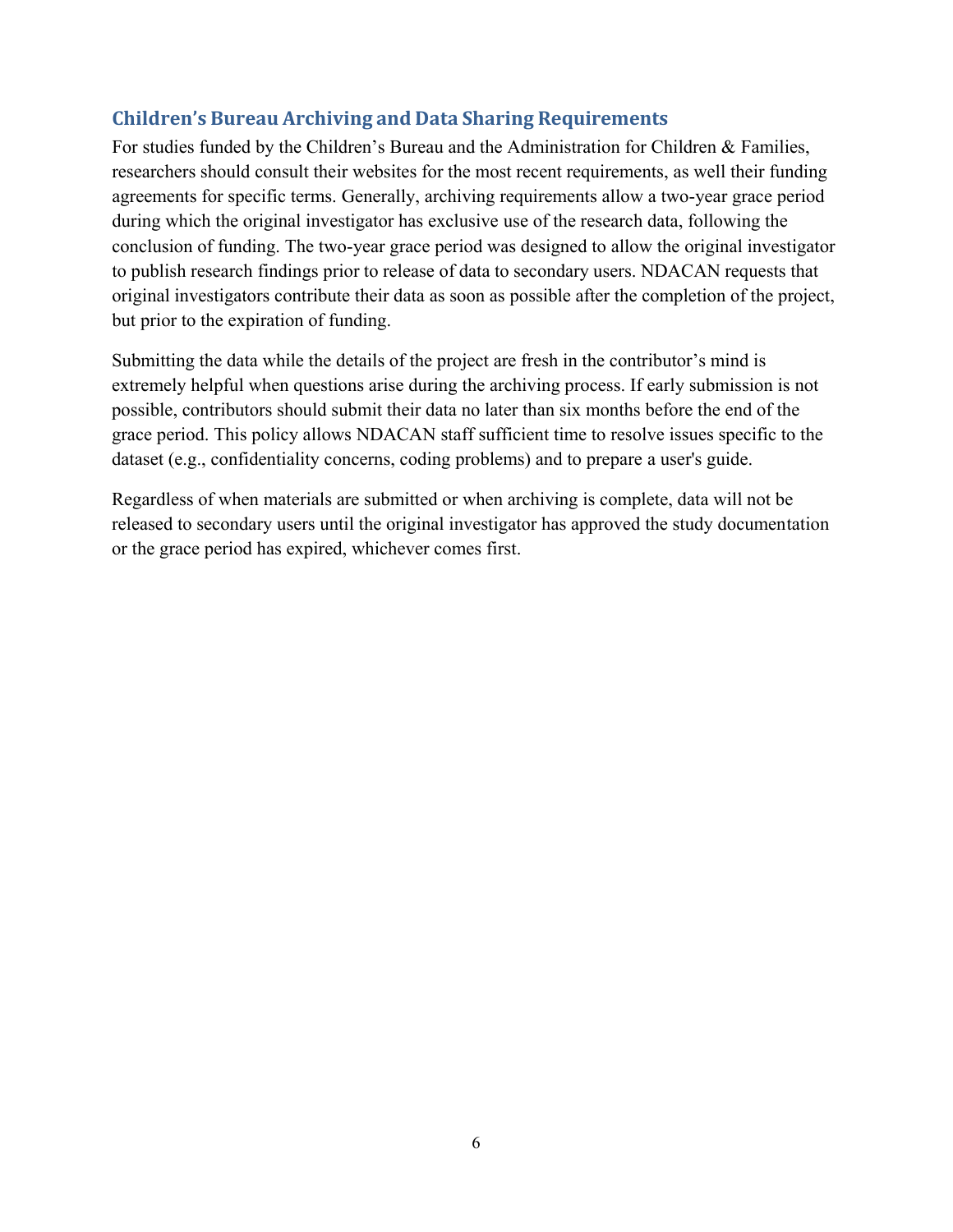# <span id="page-7-0"></span>**Why Archive Data with NDACAN?**

NDACAN is a trustworthy repository of child maltreatment data with 35 years of experience. Our archival staff members are familiar with the preservation and dissemination practices particular to child maltreatment data. These include confidentiality, data security, preservation formats, copyright, and current trends in digital archiving.

This list below highlights some of the services NDACAN provides:

#### <span id="page-7-1"></span>**Data Management Plan Assistance**

• If the project is appropriate for NDACAN to archive, we offer data management plan consultation and assistance. We may also provide a letter of support describing NDACAN's commitment to archiving the data as described in a grant proposal.

#### <span id="page-7-2"></span>**Easy Submission Process**

- Electronic Study Submission Forms allow the data contributor to describe the data collection being deposited.
- Arrangements can be made to deposit data with delayed dissemination. This occurs when release would pose a confidentiality risk, when other dissemination plans have been made, or when a longer exclusive use period has been negotiated prior to the deposit.

#### <span id="page-7-3"></span>**Secondary User Benefits**

- · Datasets are freely available to qualified secondary analysts.
- · Secure electronic data transmission to secondary users.
- NDACAN produces a User's Guide, based on information supplied in the Study Submission Form, which describes the research project under which the data were collected. The User's Guide is disseminated with the data to assist users with their understanding of the data collection.
- Staff are available to respond to questions submitted by secondary analysts using archived datasets.
- The Summer Research Institute (SRI), held annually, is where scholars come to the Cornell campus to work on research projects using datasets from our repository. During the week of the Institute, scholars receive individualized help formulating research questions and analyzing archived data.
- NDACAN hosts live webinars or posts pre-recorded video lectures based on our archived datasets in order to further aid secondary users' understanding of archived datasets.

#### <span id="page-7-4"></span>**High Standards**

- Staff members are professionals from various fields of study. They are well versed in data confidentiality issues and de-identification techniques.
- NDACAN staff have decades of experience with the confidentiality needs particular to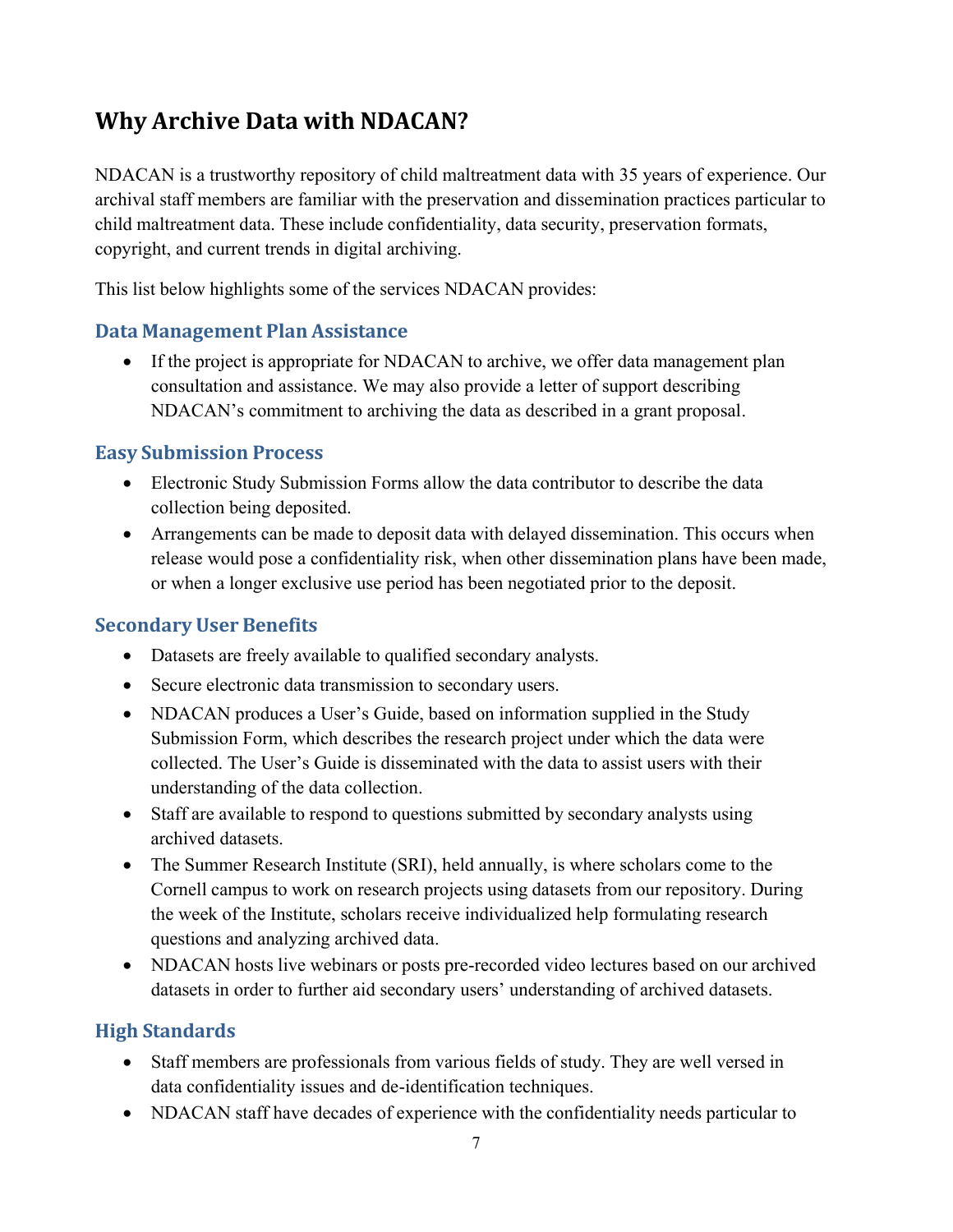child maltreatment research.

- · NDACAN curates and disseminates data that require special handling and restrictions in order to protect human subjects. Restricted datasets require a special application process (e.g., data protection plan, IRB approval, and licensing agreement).
- · Data are preserved on a secure network drive, backed up nightly, and stored in two locations using two different methods to insure preservation and longevity.
- Each dataset is assigned a unique and persistent identifier.

Contact NDACAN  $(n\text{dacansupport}(a)\text{cornell.edu})$  to discuss the unique attributes of your dataset and to prepare an archiving and dissemination plan.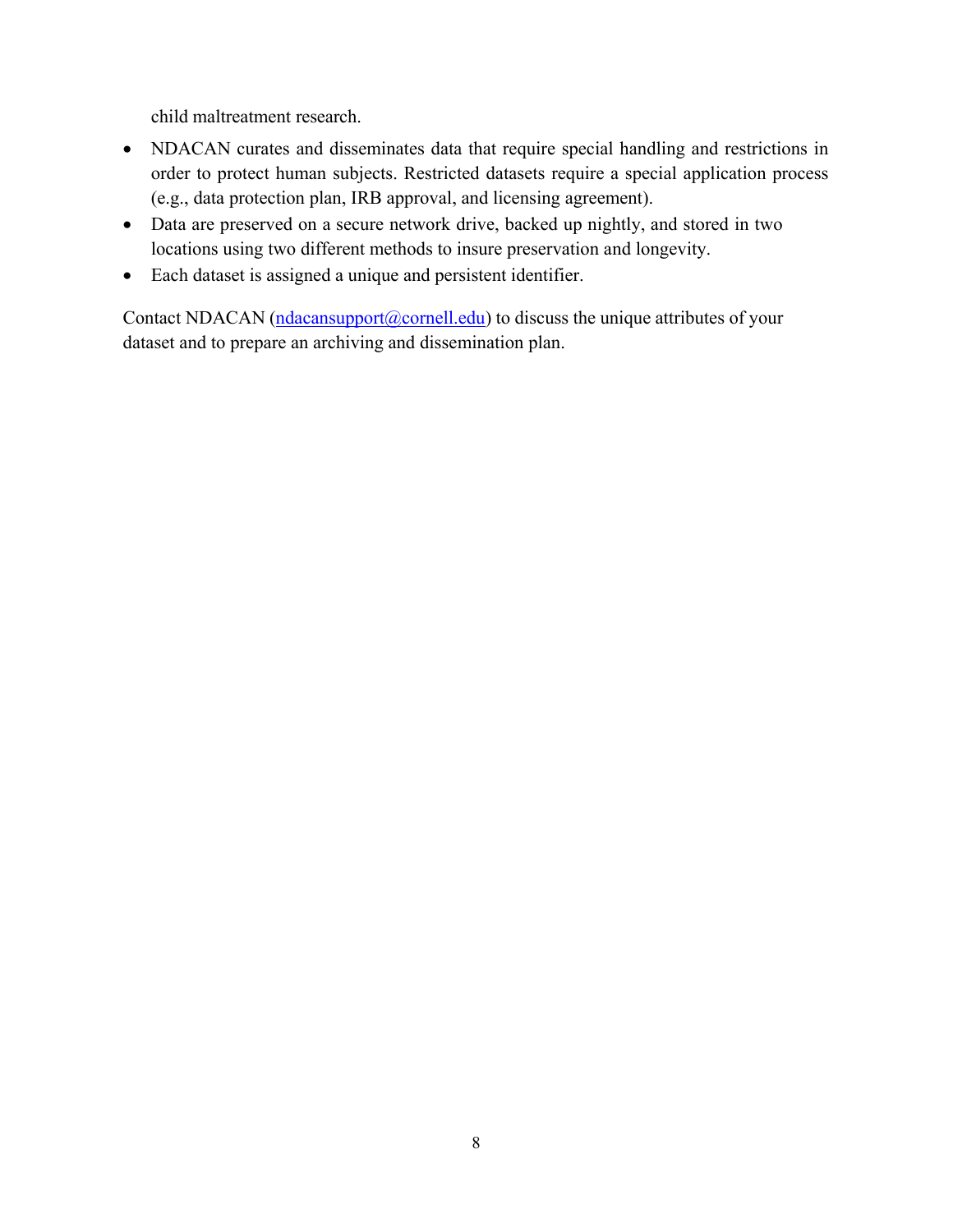# <span id="page-9-0"></span>**Planning Ahead: Designating NDACAN to Archive Your Data**

Data sharing and data management requirements are becoming more prevalent among research funders. Both the NIH and NSF have added data management planning to their proposal requirements.

If you are interested in archiving your data at NDACAN, please contact us at [ndacansupport@cornell.edu](mailto:ndacansupport@cornell.edu) to schedule a conference call to discuss your proposed research, data, and plan. If it is determined the data fit within the scope of the NDACAN data collection, we may provide a letter of support describing NDACAN's commitment to archiving the data as described in the proposal, in exchange for your written consent accepting our archiving requirements. We will also continue to offer data management consultation over the course of your project.

It is expected that a portion of your research budget be allocated to cover the archiving process. Funding agencies, such as the NIH, allow you to include data sharing expenses in your research budget. You will need to estimate the amount of work necessary to complete the NDACAN Study Submission Forms, compile the required documentation, and prepare the data files for deposit. After depositing the data, you will need to allocate staff time for responding to NDACAN questions about the dataset. It is recommended that the data and documentation are deposited with NDACAN while funding is still available to pay study staff to complete the archiving process.

#### <span id="page-9-1"></span>**Recommended Elements of a Data Management Plan**

The elements for inclusion in a data management plan have not been standardized in the archiving field. For grant writers, NDACAN provides a template below to create a data management plan with language specific to archiving with us. It includes key elements as recommended by the Interagency Working Group on Digital Data (Interagency Working Group on Digital Data, 2009). However, a particular funding source may have its own guidelines.

#### <span id="page-9-2"></span>**Resources for Creating a Data Management Plan**

- · California Digital Library, n.d.: [DMP Tool](https://dmptool.org/)
- Cornell University. Research [Data](https://data.research.cornell.edu/content/data-management-planning) Management Services Group: Data [Management Planning](https://data.research.cornell.edu/content/data-management-planning)
- · National Institutes of Health (National Institutes of Health Office of Extramural Research, 2020): [Final NIH Policy for Data Management and Sharing](https://grants.nih.gov/grants/guide/notice-files/NOT-OD-21-013.html)
- · National Science Foundation (National Science Foundation Directorate for Social Behavioral and Economic Sciences, 2011): NSF [Dissemination](http://www.nsf.gov/bfa/dias/policy/dmp.jsp) and Sharing of Research [Results](http://www.nsf.gov/bfa/dias/policy/dmp.jsp)
- Inter-University Consortium for Political and Social Research (Inter-University Consortium for Political and Social Research, 2012): Data [Management](http://www.icpsr.umich.edu/files/datamanagement/DataManagementPlans-All.pdf) Plan Guidelines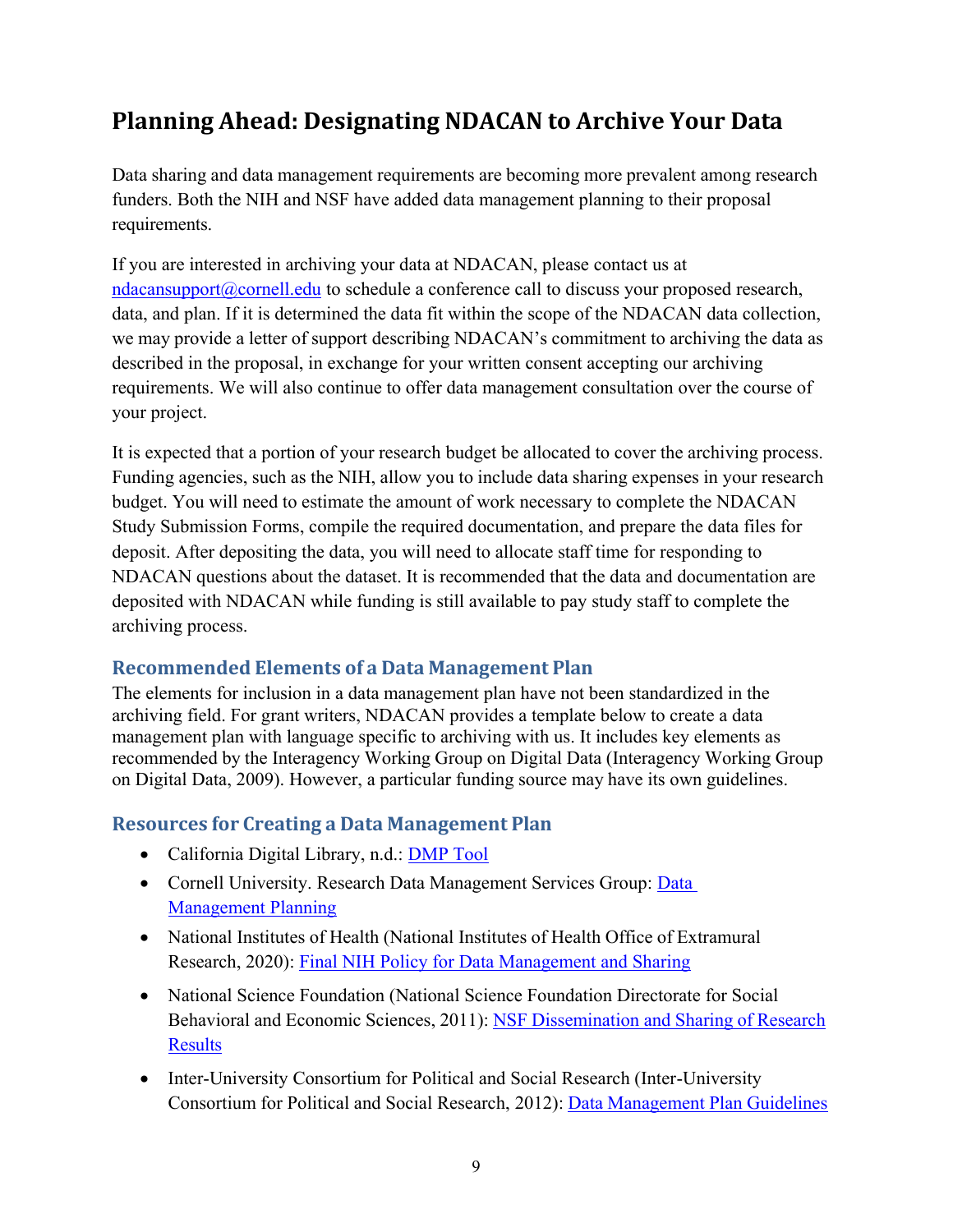#### **Template for NDACAN Contributor Data Management Plan**

#### <span id="page-10-0"></span>*Data Description***.**

Provide a brief description of the digital data you plan to collect including the data type and data collection procedures.

#### *Impact.*

Discuss the impact of these data within the field and any broad societal impact. Archiving at NDACAN will facilitate secondary analysis and maximize the value of the data.

#### *Designated Archive***.**

Insert: "We have consulted with the National Data Archive on Child Abuse and Neglect at Cornell University, and these data have been accepted to be archived. NDACAN has demonstrated itself to be a trustworthy repository of child maltreatment data for over 30 years and will make the data available to the research community for secondary analysis. Included with this proposal is a letter from NDACAN in which they commit to archive the data."

#### *Content and Format***.**

Insert: "The data will be archived at NDACAN in formats congruent with current practices in digital archiving. The documentation and codebook will be preserved in .pdf format, and the data and metadata will be preserved in SPSS, Excel, ASCII, CSV, or .pdf format as appropriate. The data may be migrated to new formats as best practices in digital archiving are updated. The data will be distributed in multiple formats (e.g., SPSS, SAS, and Stata) to reduce barriers to analysis."

#### *Access***.**

Insert: "NDACAN will make the data available to the research community. Due to the sensitive nature of child maltreatment data, the use will be restricted to licensed researchers. Information in the dataset that could directly allow study subjects to be identified will be removed. NDACAN will provide researchers with ongoing user-support."

#### *Preservation.*

Insert: "NDACAN will assure long-term preservation. Data, metadata, and documentation are stored in sustainable formats and are backed up on a secure server."

#### *Transfer of Responsibility.*

Insert: "NDACAN will be available to offer data management consultation throughout the project. The data will be provided to NDACAN for processing upon completion of the research. NDACAN will collaborate with the contributor about archiving, subject the dataset to rigorous review, process the dataset for preservation and distribution, and create additional documentation as needed. The data may be embargoed for [insert time period of 0-2 years], to allow the contributors/principal investigators time to publish before being made available to the research community."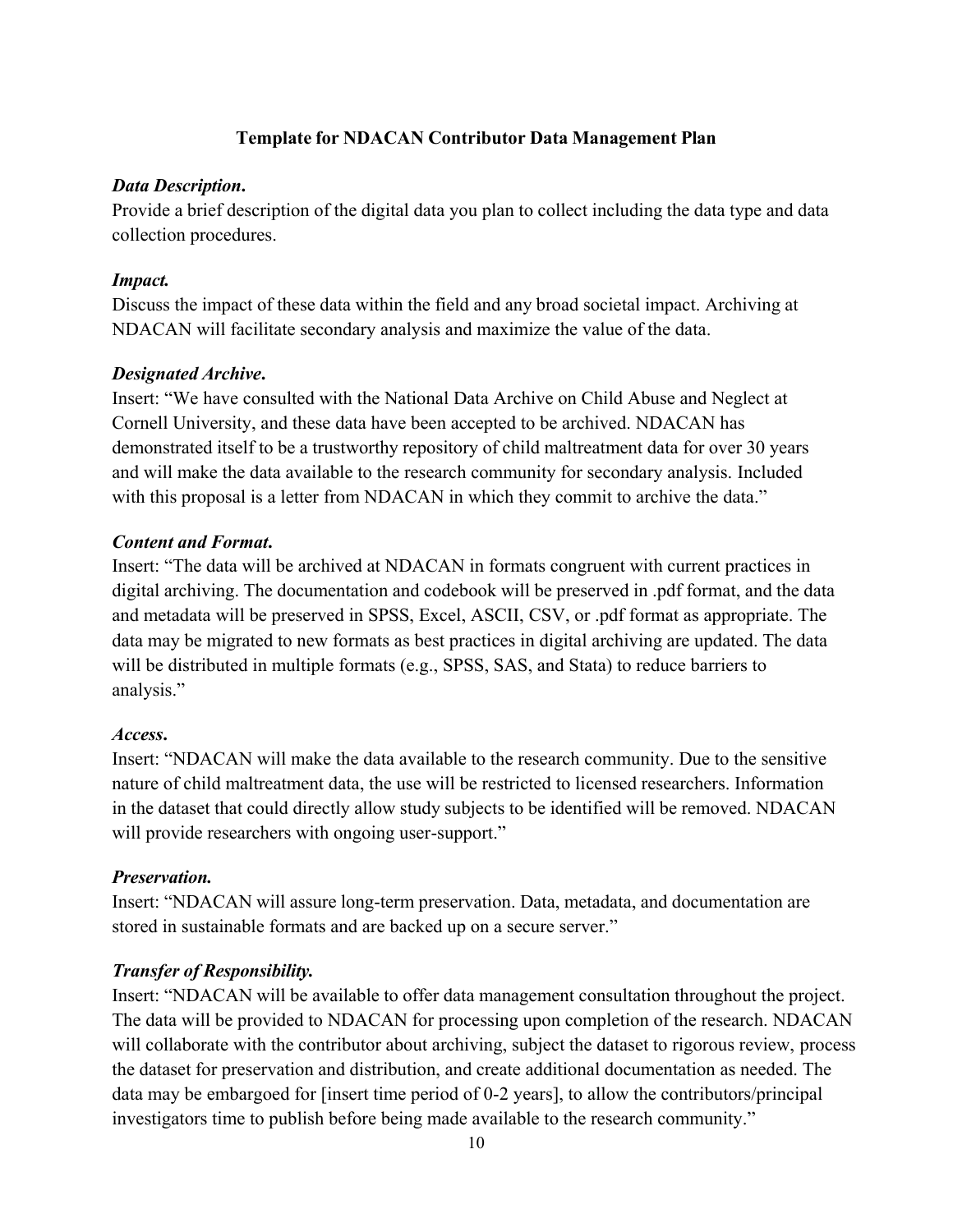# <span id="page-11-0"></span>**Preparing Study Materials for Archiving**

NDACAN documentation requirements are based on archiving industry standards of practice. In this section, we will describe the current standards and the types of information required in your dataset package.

#### <span id="page-11-1"></span>**Required Metadata Elements**

Metadata is "data about data." The following metadata elements are required by NDACAN for archiving. Each element is addressed and can be fulfilled by completing the NDACAN Study Submission Forms and requested supplemental study documents and data files.

- Principal Investigators Principal investigator name(s), and affiliation(s) at time of data collection.
- Title Official title of the data collection.
- Funding Sources Names of funders, including grant numbers and related acknowledgments.
- Data Collector/Producer Persons or organizations responsible for data collection, and the date and location of data production.
- Dates of Data Collection The date data collection started and ended.
- Unit(s) of Observation Who or what is being studied.
- Data Source $(s)$  Origin of the data (i.e., surveys, administrative records, etc.)
- Sample Design/Sampling Procedures How the sample was constructed.
- Data Collection Procedures The ways in which the data were collected.
- Response Rates The percentage of people who participated in the study out of the total number of people solicited to participate. Attrition rates can be included here also.
- Population of Inference To whom the results are generalizable (i.e., children in the CPS system in the US, children in foster care, emancipated youth in the Northwest, etc.)
- Weighting The construction and appropriate application of any weight variable(s).
- · Geographic Coverage of the Data Collection Locations where the data were collected and/or where they are generalizable (i.e., rural upstate NY, city of Chicago, US, etc.).
- Variable List and Codebook\*
	- Exact question wording
	- Exact meaning of codes
	- Missing data codes
	- Imputation and editing information
	- Details on constructed and weight variables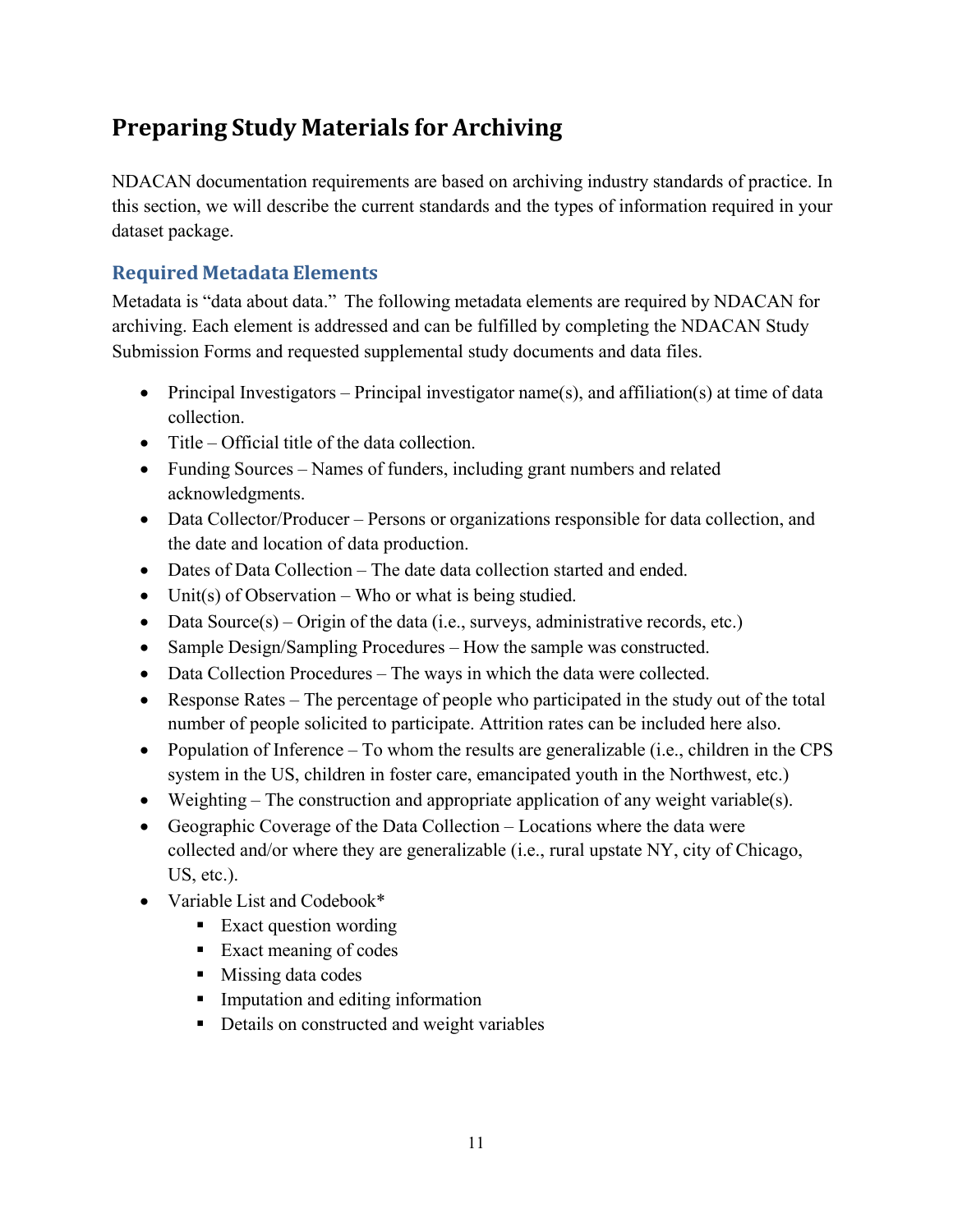- Location in the data file when relevant
- Variable groupings

(\*Much of this information is usually found in the study generated codebook, protocol, interim report, or final report.)

#### <span id="page-12-0"></span>**Other Required Documents**

#### <span id="page-12-1"></span>· **Codebook(s)**

A codebook includes a description of each variable contained in the study's associated data file(s). Many statistical software programs can produce a basic codebook containing much of the information listed below.

For each variable, the following information should be provided in the codebook:

- An unambiguous variable name
- A descriptive variable label, consisting of a textual description of the item, or a clear reference to its associated question in the data collection instrument
- Variable data type (i.e., numeric, character, date)
- Missing/inapplicable data codes and their meanings
- For categorical variables, a list of valid values and corresponding labels
- § For derived variables, the derivation logic and program files used to create the variables

#### <span id="page-12-2"></span>· **Data Collection Instruments**

Often a study will employ the use of a multi-item measure/instrument. The measure is sometimes an existing data collection instrument developed by someone else, a set of questions developed for the current study, or a modification of an existing instrument for use in the current study. It is critical for study authors to record the following elements and whenever possible, submit copies of all instruments (along with copyright status) used in the data collection:

- Name of the instrument
	- o Provide the full name of the instrument along with any acronym.
	- o If it is a project created measure, we recommend including the study name as a part of the measure name.
		- Example: LONGSCAN Witnessed Violence
	- o If the measure was adapted from an existing measure, we recommend acknowledging the measure it was adapted from in addition to the naming convention mentioned in the previous bullet point.
		- Example: LONGSCAN witnessed violence [adapted from History] of Witnessed Violence by Snarky 2010]
- § Instrument authors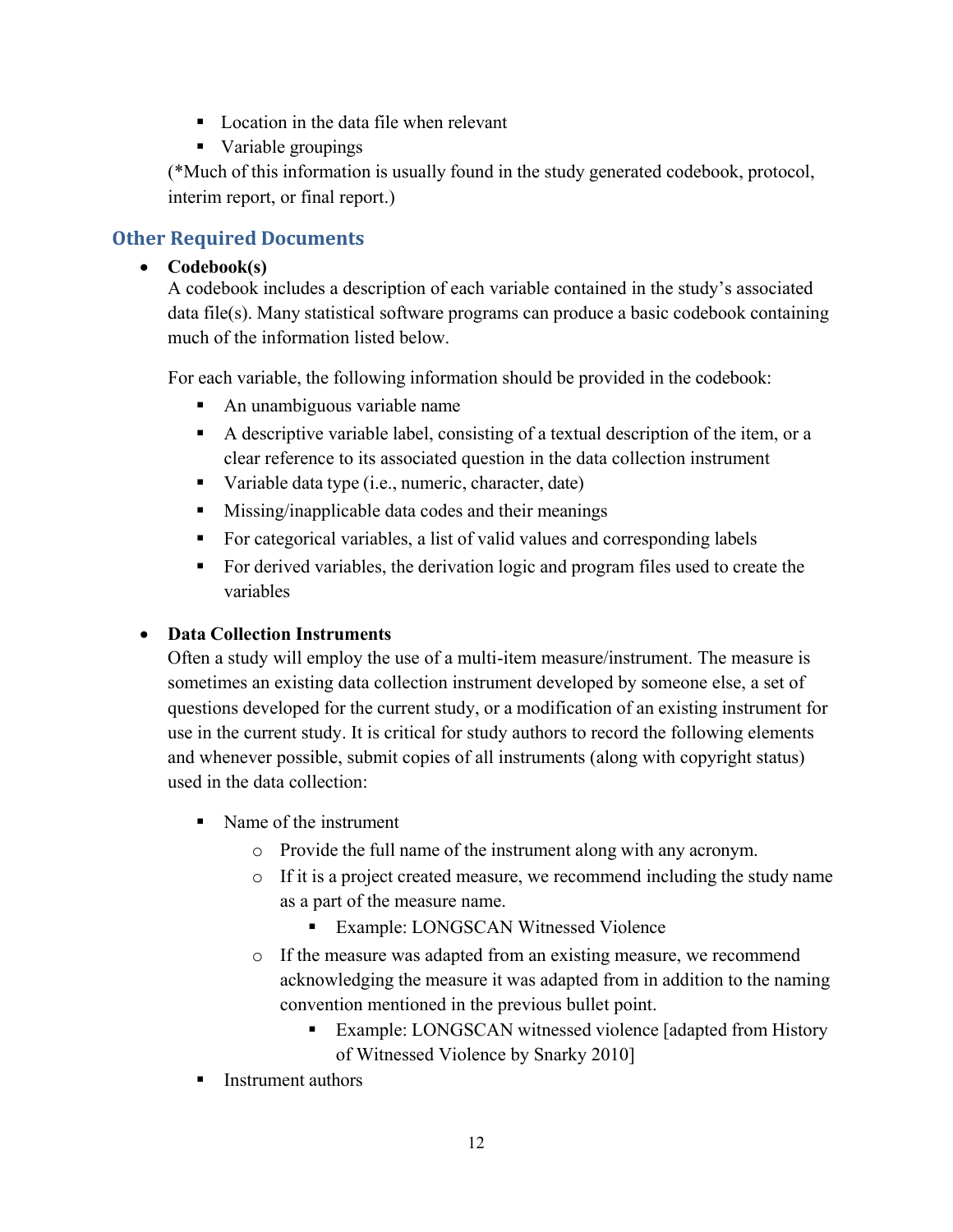- Instrument version (version number or a year of publication)
- $\blacksquare$  The name of the publisher who holds the copyright (if applicable)
- A complete APA (American Psychological Association, 2020)-formatted citation for the measure

#### <span id="page-13-0"></span>· **Related Publications**

Submit all citations for publications related to the archived dataset and those that are key to furthering a secondary analyst's understanding of the data. The list of relevant publication citations will be captured and preserved in the NDACAN child abuse and neglect Digital Library (canDL). The canDL is a searchable online listing of publications related to archived datasets.

#### <span id="page-13-1"></span>· **Interviewer Guide**

Provide copies of the instruction document distributed to data collection representatives who were involved in collecting the data (if applicable).

#### <span id="page-13-2"></span>· **Interim and Final Project Reports**

Include copies of any interim or final project reports produced for the study's funder or provide a citation to where those documents can be found online.

#### <span id="page-13-3"></span>· **Original IRB Approval and Informed Consent Forms**

Data contributors must demonstrate that they conducted the research in accordance with the U.S. Protection of Human Subjects regulations (Protection of Human Subjects, 2018) and The Belmont Report (U.S. Department of Health Education and Welfare, 1978). To comply with this requirement, a study should have been reviewed and approved by the data collector's Institutional Review Board (IRB) prior to the start of data collection. The original approval from the IRB should be saved and submitted to NDACAN as proof of review and approval. Accompanying this letter, should be copies of all versions of IRBapproved informed consent forms. The informed consent form and IRB approval must not expressly prohibit archiving and data sharing.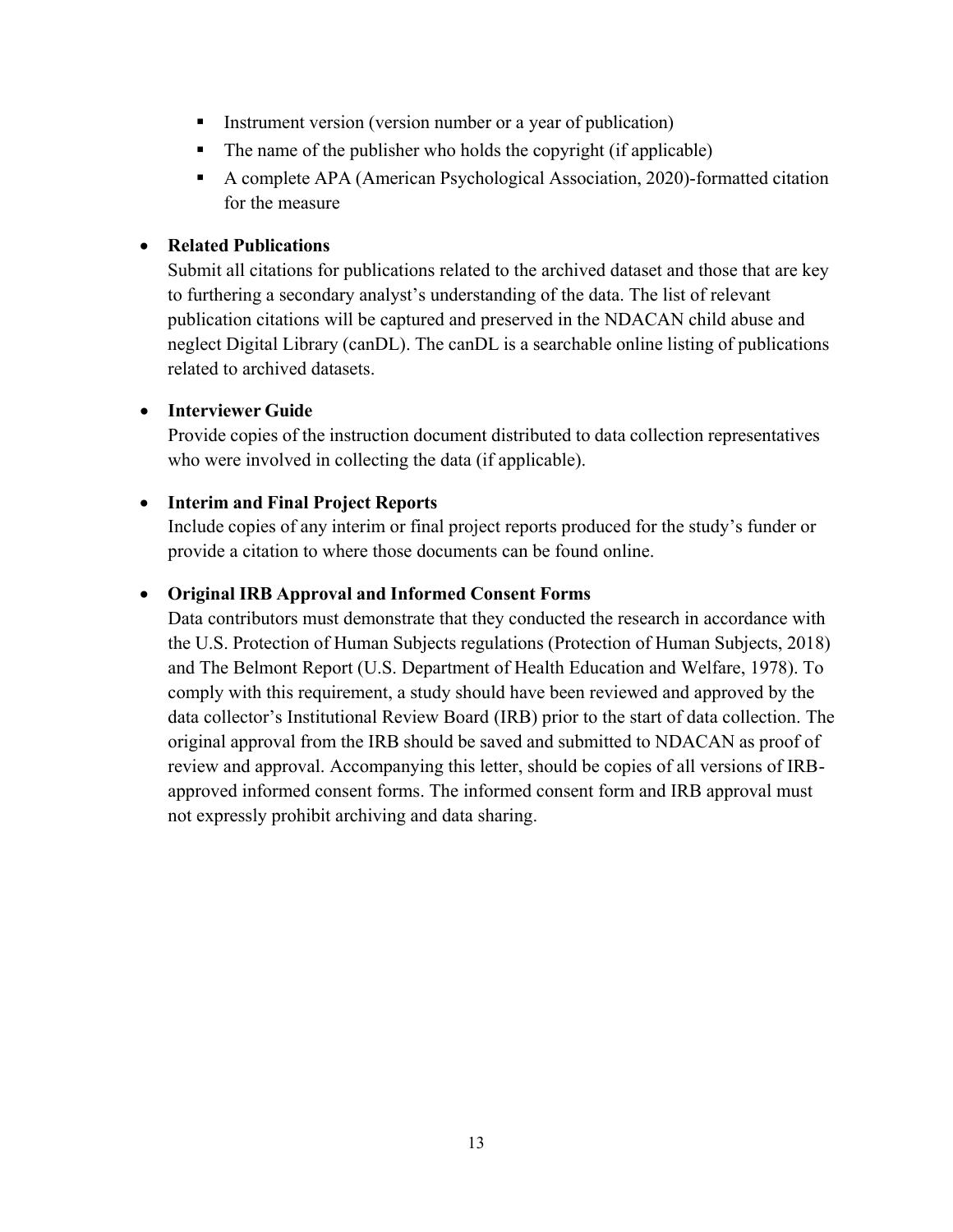### <span id="page-14-0"></span>**Preparing Data Files for Archiving**

Data files must be submitted in a readable format. The best formats are those readable by standard statistical software packages such as SAS, Stata, and SPSS. NDACAN also has expertise in relational databases which enables us to accept data in common database formats (MS Access, MySQL). Below, we discuss the different data files structures, formats, data file requirements, and confidentiality protections.

#### <span id="page-14-1"></span>**File Structures**

The documentation should describe and enumerate the data file structure in accordance with the following definitions:

- · **Rectangular** a data file organized with one record (row) per participant in the entire file (no duplicate ID's)
- · **Hierarchical/stacked** a data file organized with multiple records (rows) per participant
- · **Relational database** multiple data files connected to each other via a "key ID" variable
- · **Longitudinal/multi-wave study files** multiple, separate data files which can be merged together via a variable common to all files in the collection, usually the participant ID variable

#### <span id="page-14-2"></span>**File Formats**

NDACAN accepts data in a variety of file formats. We currently distribute SPSS and Stata native files, and SAS programs files with text data. Some of the statistical software programs are releasing 32-bit and 64-bit versions of their programs, which can render files unreadable when created by the same software but on a different platform (e.g., files created by 32-bit SAS cannot be opened using the 64-bit version of SAS). Prior to submitting your files, please discuss with NDACAN staff the file format and also the version of the program used to save the file.

- · **Native-Software Specific** These files are constructed specifically to run in a particular software package and are rooted in the version of the software in which they were saved. This means there may be limited compatibility with earlier and later versions of the software, with the file subject to becoming obsolete.
- · **Portable-Software Specific**  These files are designed to run in a particular software package but are constructed in such a way to ensure compatibility across versions of the software.
- · **Text (ASCII) Data with Import Program File**  This format consists of two files. The first file is a text version of the data known as "ASCII." The second file contains the file specifications (column width, etc.) of the text data along with program commands to read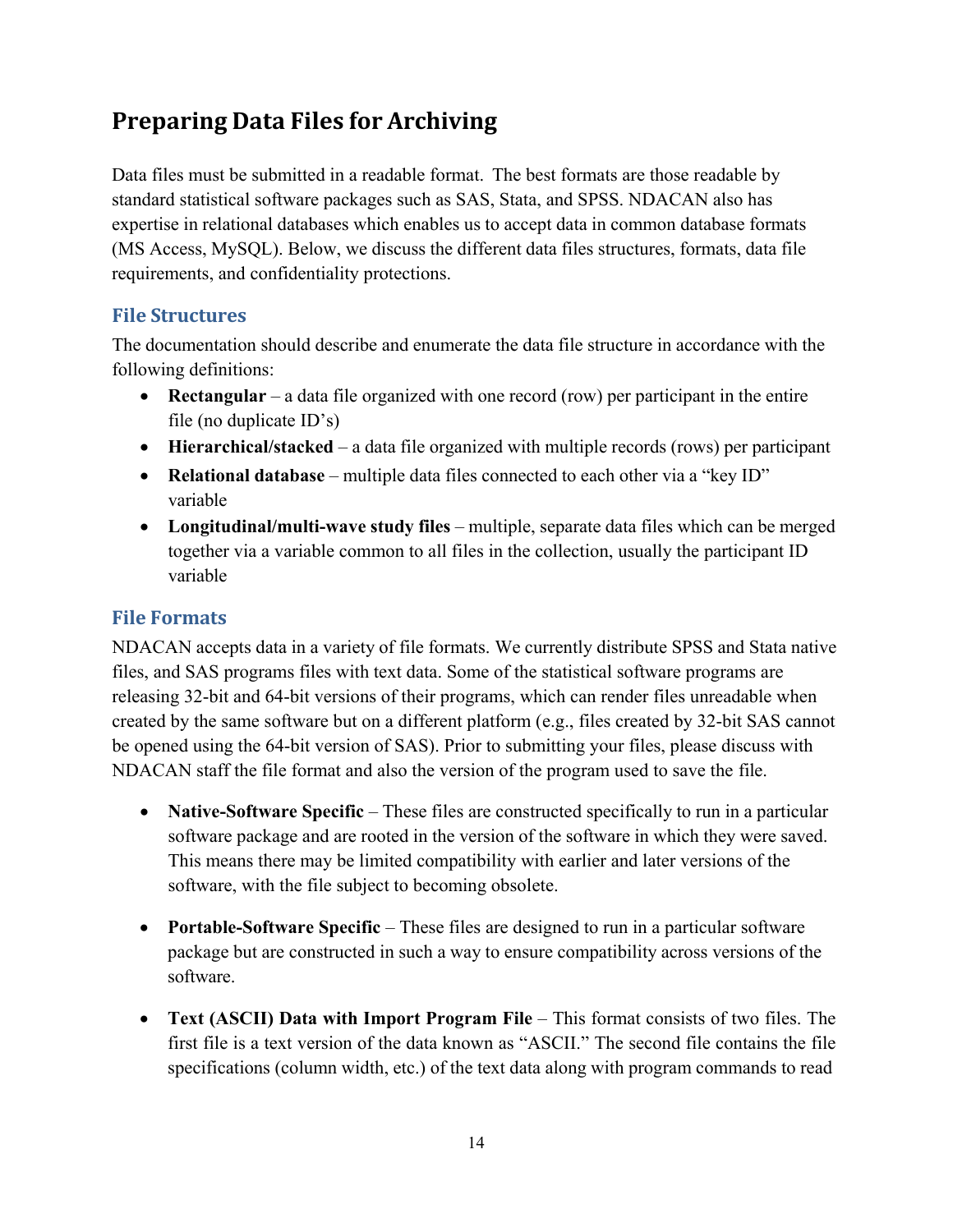it into a specific software package. This is the most robust way of preserving data for future compatibility across versions of a software program.

#### <span id="page-15-0"></span>**Required Data File Elements**

For each variable, the following information should be provided in the data file or corresponding formats file:

- · An unambiguous variable name
- $\bullet$  A descriptive variable label A textual description of the item, or a clear reference to its associated question in the data collection instrument.
- · A list of valid values and corresponding labels for categorical variables
- · Missing/inapplicable data codes and their meanings
- · Variable data type (i.e., numeric, character, date)
- · Column specifications for each variable
- · Decimal settings should reflect the data contained in each variable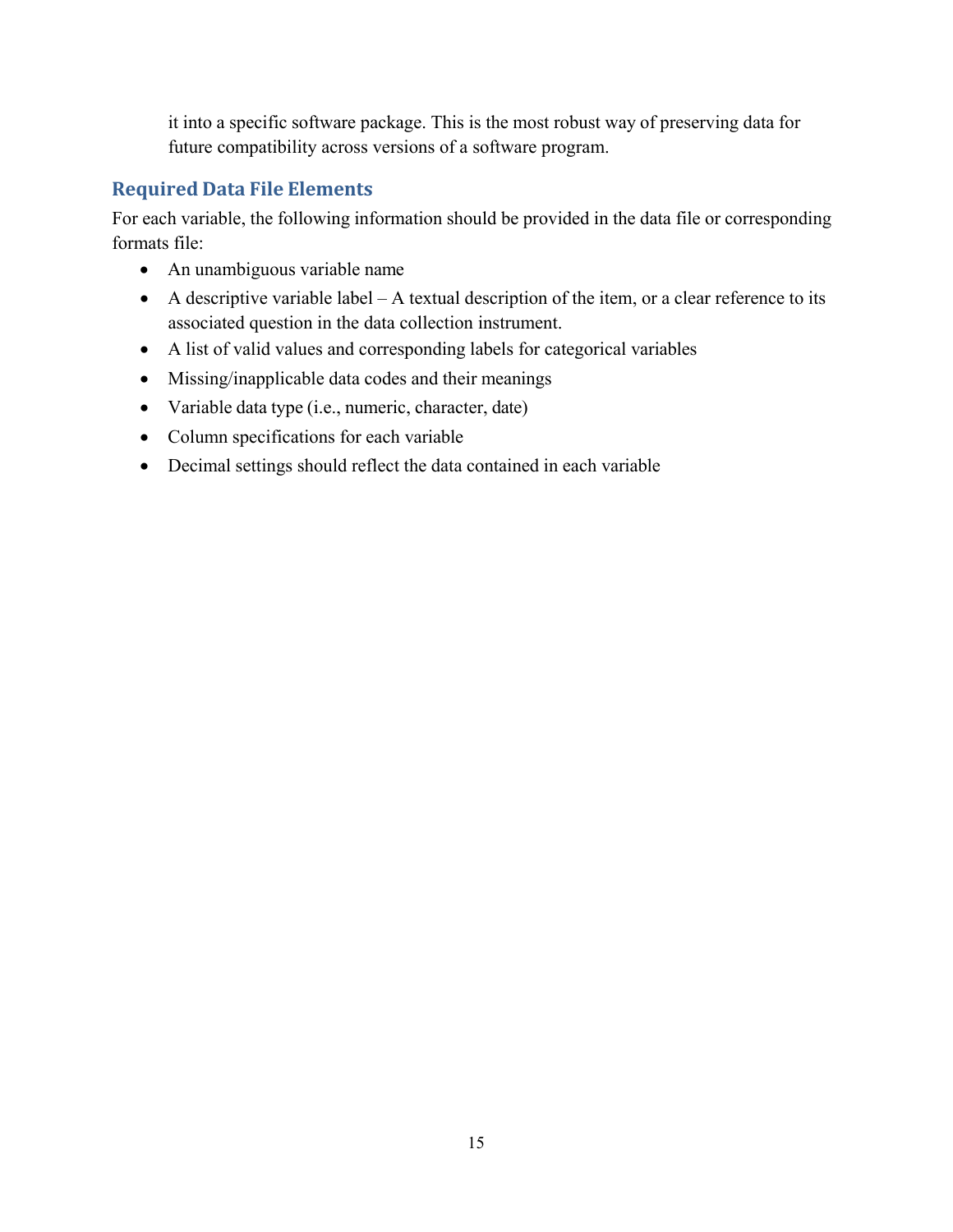### <span id="page-16-0"></span>**Protecting Confidentiality**

There are established standards for de-identifying sensitive data that are used by data custodians and researchers. Below, we describe the different types of disclosure risks and some of the common methods for de-identifying data. When taking measures to reduce disclosure risks, care must be taken to preserve the research utility of the dataset and to avoid high levels of data distortion. A confidentiality disclosure review should be conducted prior to depositing data.

**Direct Identifiers:** These are variables that directly identify individuals (see National Archive of Criminal Justice Data, n.d. for additional examples) and must be removed from the dataset.

Examples of direct identifiers:

- · Names
- · Social Security Numbers
- Phone Numbers
- · Medical Record Numbers
- Insurance Card Numbers
- · Highly Specific Geographic Variables (i.e., Street Addresses, Geocoordinates, Census Block)

**Indirect/Quasi-Identifiers:** These are variables that do not directly identify individuals but may be matched with other information to infer the identity of an individual (see National Archive of Criminal Justice Data, n.d. for additional examples).

Examples of possible quasi-identifiers:

- Gender
- Occupation
- · Organizational memberships; offices held
- Date of Birth
- Ethnicity
- Rare Characteristics (disease, medications, etc.)
- · Death, Date of Death, or Reason for Death

#### <span id="page-16-1"></span>**Common De-identification Strategies**

There is a delicate balance between protecting participant confidentiality without compromising the richness of the dataset or inducing excessive data distortions. The researcher should carefully consider the uses of the data when contemplating which de-identification strategy to implement. Archive staff members are available to discuss and help resolve issues with variables posing a threat to disclosure. Below, we outline the commonly used de-identification strategies.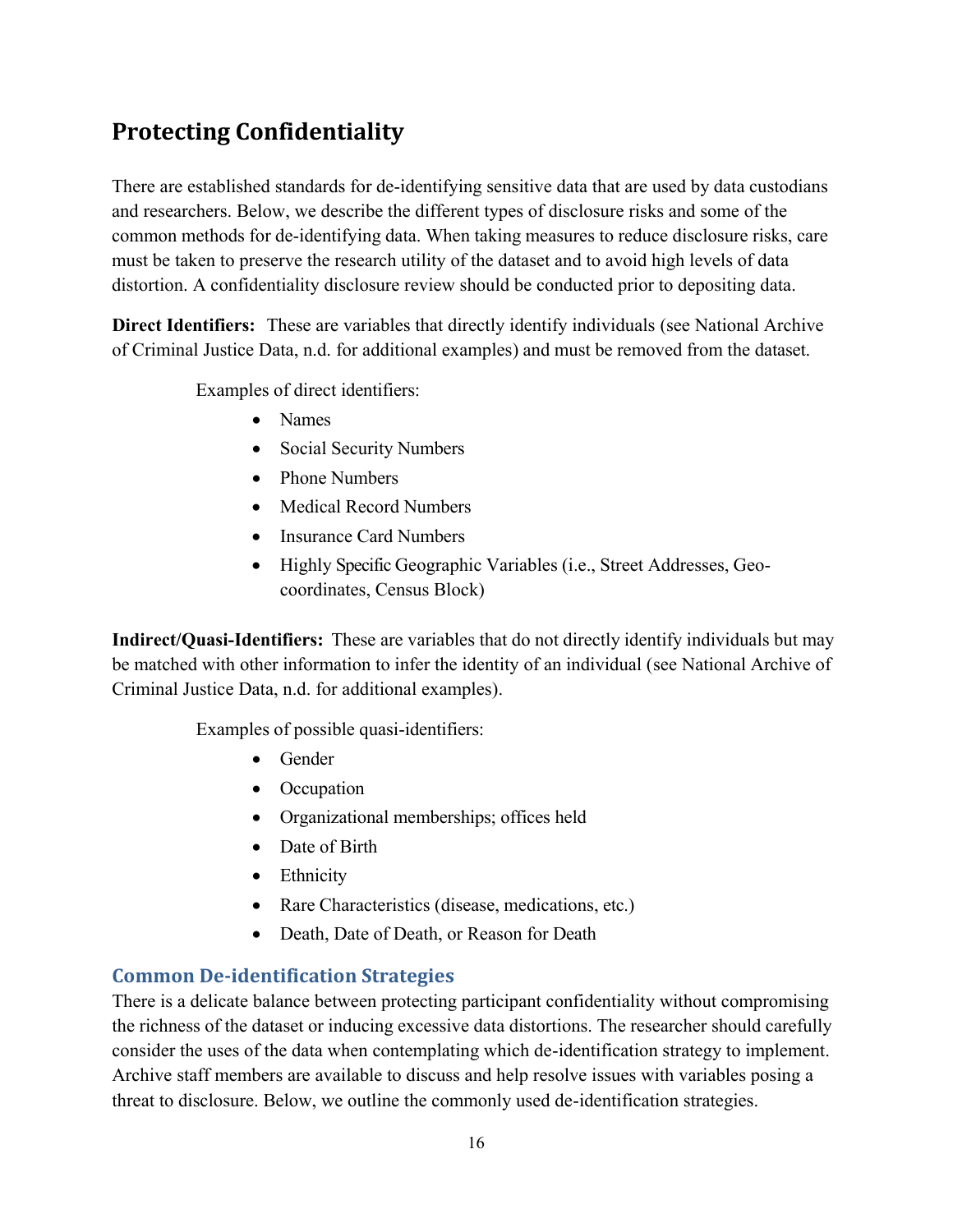- · **Variables**: Recode or remove any variable with embedded primary identifiers, such as fragments of a social security number.
- **Dates**: Recode ALL dates so that the day of the month is the  $15<sup>th</sup>$ , while preserving month and year. If the breadth of the dataset is such that it provides extensive details about a participant, meaning the likelihood of deductive disclosure is high, removing the day while preserving year and month is advised. In some cases, generating a derived variable (e.g., replacing the birth date with the age of the participant expressed in months) in place of a partial date is more useful to researchers while maintaining participant confidentiality.
- · **Geographic data:** When faced with geographically specific data in large administrative datasets, NDACAN employs the following re-coding strategy: If statistical summary counts fall below a specified threshold for a specific geographical region (i.e., county), NDACAN recodes the region's identity as "other" or "unknown." Other strategies are to remove the geographical variable completely or aggregate the data to a higher level of aggregation.
- · **Categorical data**: When the group counts for categorical variables are very small, especially demographic data (i.e., race), collapse very small groups into one larger group to construct a larger cell count, thereby reducing disclosure risks.
- · **Numeric data**: When the variable contains sensitive information that could be manipulated to derive the identity of a participant, the numeric variable can be recoded in the following ways:
	- § **Top or bottom coding**: For variables that have distributions with long tails, collapse responses at the skewed end of the spectrum of responses into a category, starting at a designated cutoff point. For example, a continuous variable containing data in the form of age in years could implement a top coding strategy where participants age 65 and older are lumped into a single category, or participants below the age of 18 could be bottom coded into a single category.
	- § **Make the data categorical**: Transform the data from continuous to several categories of responses. For the example of age in years, you would recode the data into several categories defined by an age range.
- · **String data**: Verbatim responses may pose a significant disclosure risk, as the responses are not limited to pre-determined choices but are open-ended and therefore, could contain potential identifiers, such as names, birth dates, or death information. Great care should be taken to read through and remove potentially identifying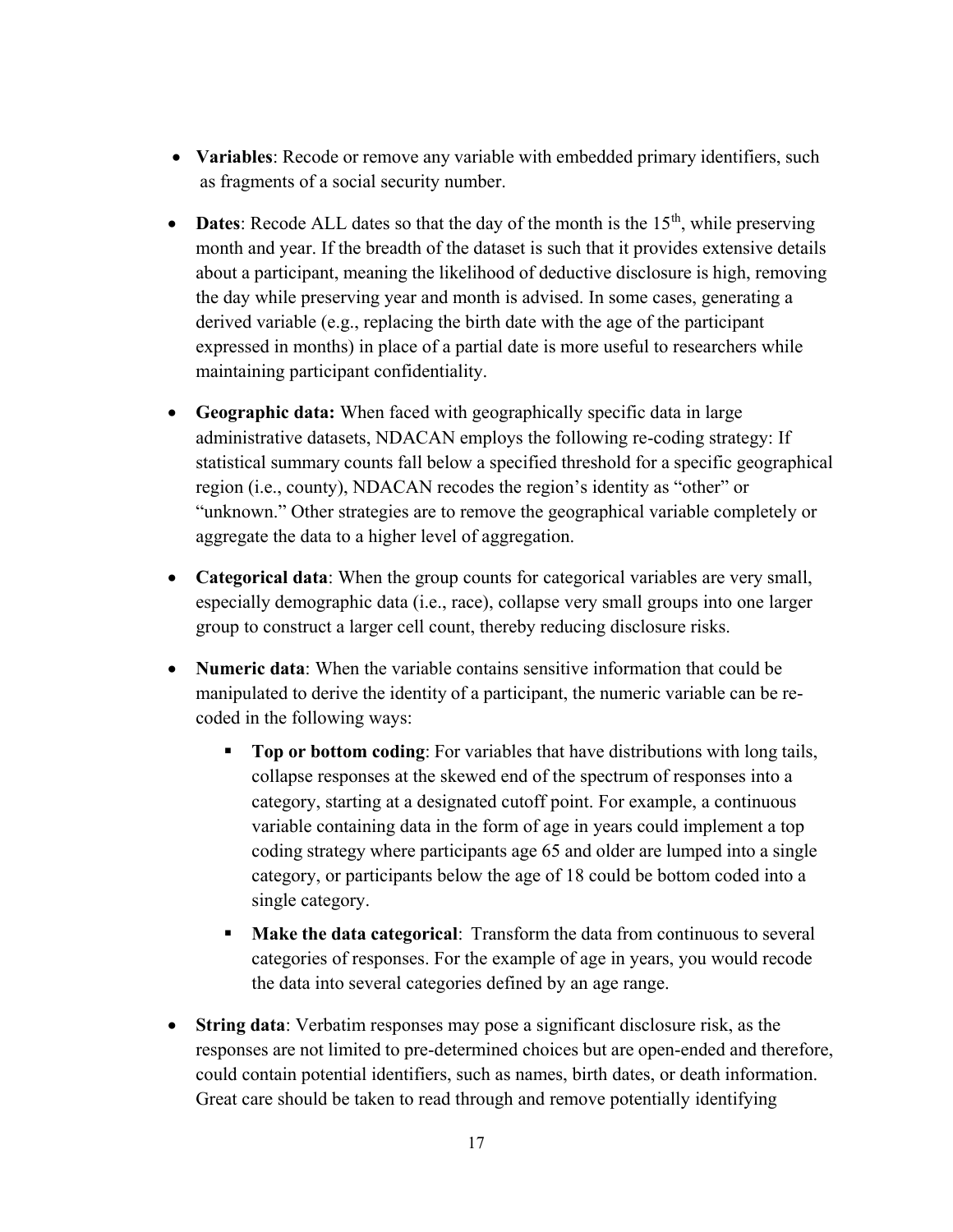information. Consideration should be given to re-coding the verbatim responses into categorical responses. (See Qualitative Data Repository, n.d.).

After you have made the initial contact with NDACAN, compiled the required documentation, and have completed the process of preparing the data files, you are now ready to archive the dataset with NDACAN!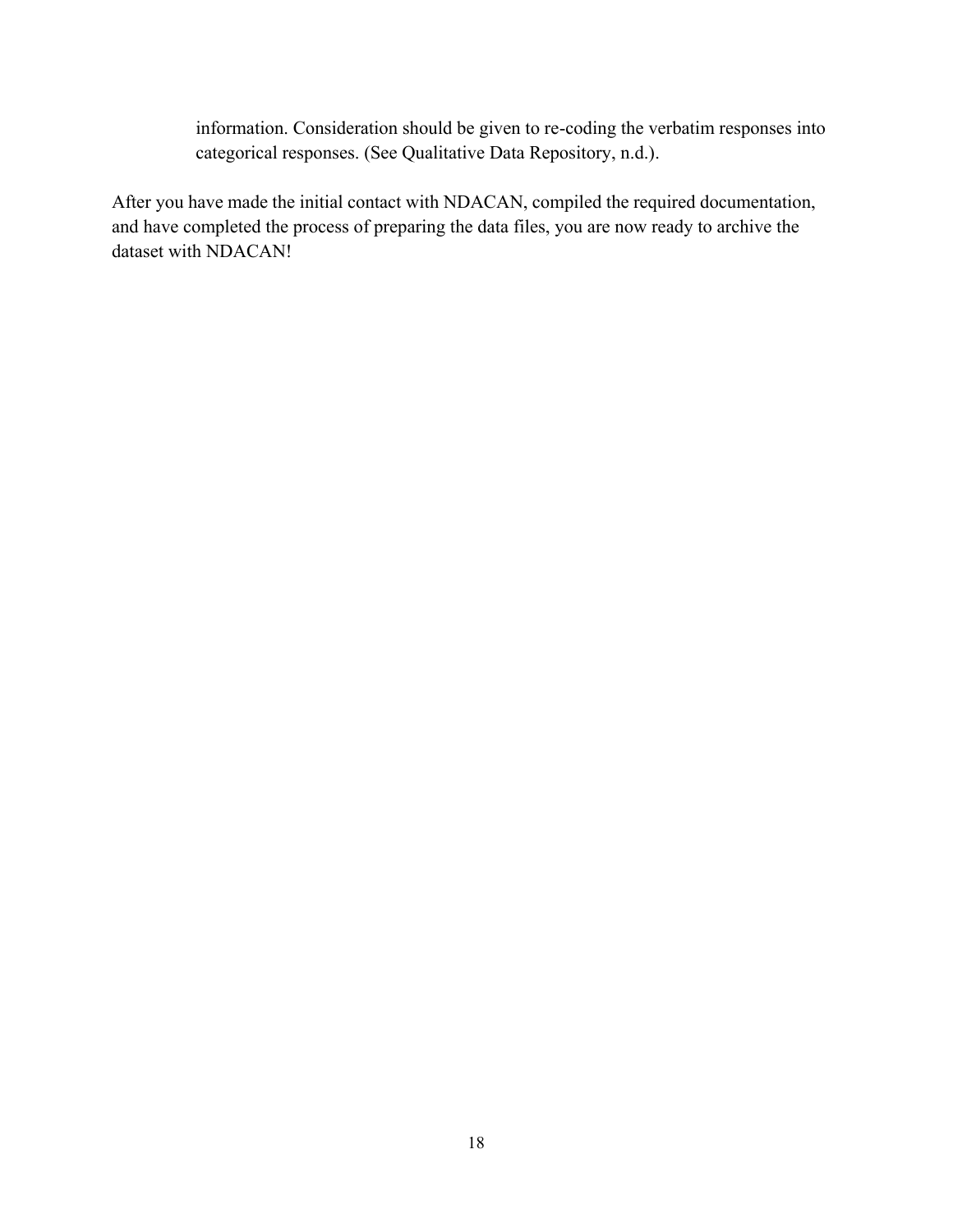# <span id="page-19-0"></span>**The Archiving Process**

NDACAN strives to make the process of depositing data as seamless as possible. While the bulk of the responsibility rests on the data contributor, NDACAN staff members are always available to address questions and provide assistance. In addition to the information detailed in the preceding sections, additional information and documentation is required to complete the archiving process. Figure 1 shows the archiving process of a typical dataset, from time of acquisition through dissemination.



*Figure 1. Archiving Cycle*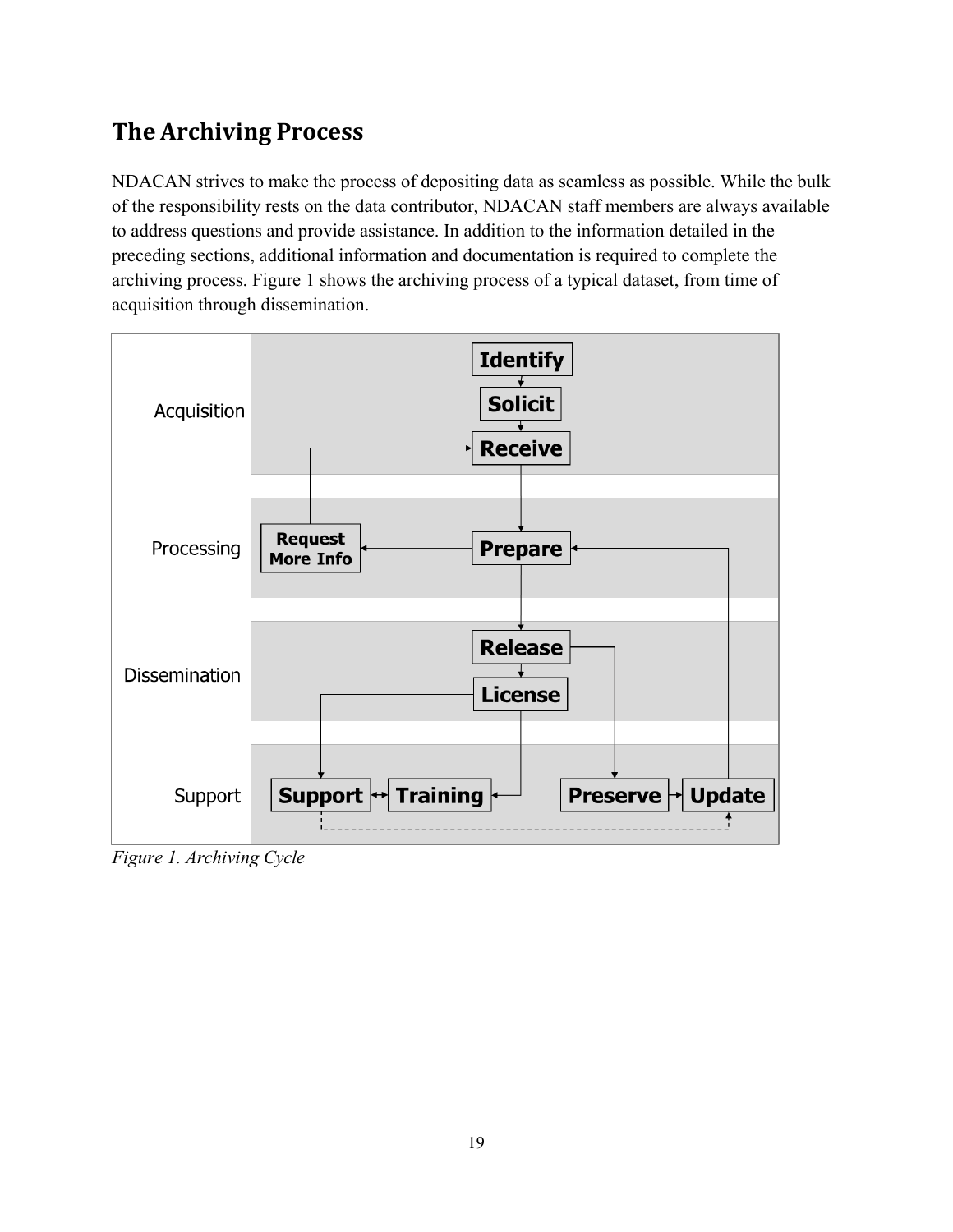### <span id="page-20-0"></span>**Acquisition: Deposit Data with NDACAN**

The Acquisition phase begins when NDACAN receives the dataset materials from the data contributor. This is the start of the "ingest" phase.

#### <span id="page-20-1"></span>**Study Submission Forms**

**Investigator Contact Sheet:** Requests contact information for an investigator involved in the study. The form should be completed by each investigator and the study contact person (if not one of the investigators).

**Study Submission Form Part I:** Requests basic information about the study and is submitted in advance of archiving any data. The form collects the study title, abstract, funder name, award number, and award dates. After reviewing the information, NDACAN will schedule a conversation to discuss the study and determine whether the study fits within the scope of NDACAN's collection.

**Study Submission Form Part II:** Once the data collection is determined to be a good fit for NDACAN, the designated study contact person will complete Part II of the Study Submission Form. Part II collects information about study level details.

**Study Submission Form Part III:** This form consists of a spreadsheet in which the study contact person will document all data files associated with the data collection.

**Instrument Information Form:** This form requests information about the instruments/measures used to collect data, including how they may have been revised for the purpose of this data collection. Instrument details such as author, version, proper name of the instrument, nickname of the instrument, description, and bibliographic citation are collected.

#### <span id="page-20-2"></span>**Supporting Documentation**

- Study Protocol (w/survey instruments)
- Interviewer Guide
- Data Dictionary/Codebook(s)
- Interim and Final Reports
- · Citations for Published Works
- All Versions of Informed Consents
- · Original IRB Approval Forms

#### <span id="page-20-3"></span>**Data Ownership and Intellectual Property Rights**

Please include a clear statement of who owns the data. NDACAN requires that the data owner sign the NDACAN Contributor's Agreement upon deposit of the dataset. Additionally, for each document (instruments/measures, etc.) used in the study, the contributor will need to indicate who holds the intellectual property rights to it (provide proper bibliographic citation).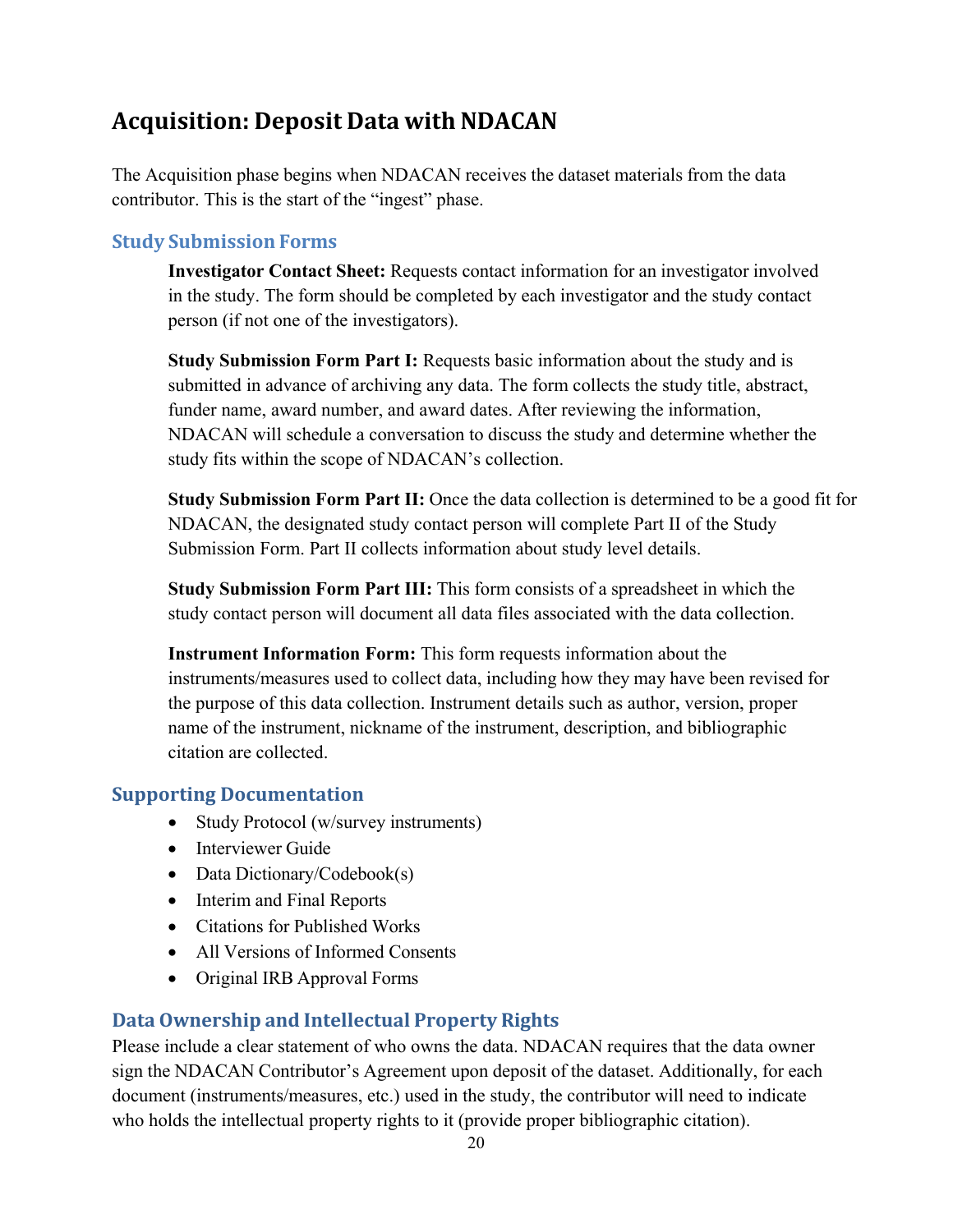### <span id="page-21-0"></span>**Processing**

NDACAN works closely with data contributors to ensure that the documentation accurately reflects the study data and metadata. This is an iterative process, in which NDACAN staff members carefully examine the provided documentation and data in order to verify the manner in which the data were collected and subsequently recorded in the corresponding data files. When NDACAN encounters inaccuracies, inconsistencies, or has other questions, we contact the data contributor for help. It is important for data contributors to work closely with staff and respond to these requests. The more questions about a dataset are resolved prior to release, the fewer questions there will be from secondary analysts after it is released.

#### <span id="page-21-1"></span>**Replicate Statistics from Published Works**

NDACAN staff will attempt to replicate basic statistical information found in published works. This is also what we instruct secondary analysts to do after they have reviewed the documentation, in order to familiarize themselves with the data. The expectation is that descriptive statistics found in the literature will match those generated using archived data. When discrepancies are discovered, Archive staff work with the data contributor to resolve inconsistencies and when an inconsistency between the archived data and published findings is not resolvable, a note about the difference is placed in the study documentation.

#### <span id="page-21-2"></span>**Conduct a Confidentiality Disclosure Review**

NDACAN conducts a confidentiality disclosure review of all data files contained in the dataset in order to reduce potential threats to confidentiality, using the strategies and techniques described earlier in this handbook (Common De-Identification Strategies).

#### <span id="page-21-3"></span>**Develop a User's Guide**

Using information provided in the Study Submission Form and the published literature, the Archive staff creates a User's Guide to accompany the dataset upon its release. The User's Guide contains study level metadata to aid secondary analysts' understanding of the study. Notes regarding unique attributes of the data are included in the User's Guide.

#### <span id="page-21-4"></span>**Source and Document Measures/Instruments Used in the Study**

For each data collection instrument used in the study, Archive staff will document the name of the instrument, author(s), publisher (if applicable), year of publication, website where to order/download the instrument, and an APA-formatted citation. It is important that secondary analysts be able to access a copy of the instrument. We encourage archiving a copy of all instruments used during data collection. Even when copyright prevents NDACAN from including a copy of the measure under "scholarly use copyright provisions," staff will match data files to the instrument using descriptive variable and value labels. To assist prospective data users in identifying datasets of interest, we publish the name and bibliographic citations of measures used in the datasets on the "Measures Index" page of our website.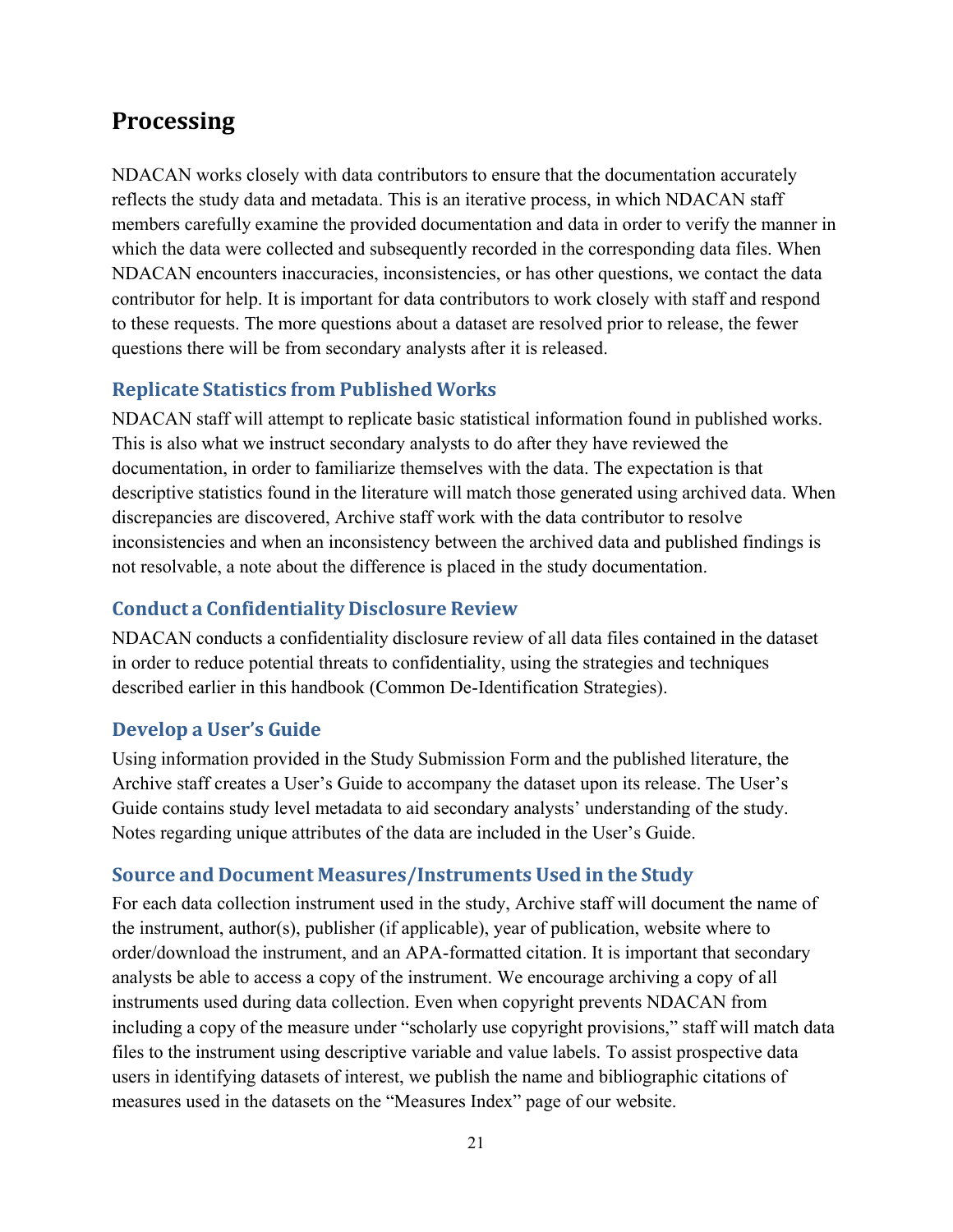#### <span id="page-22-0"></span>**Construct a Codebook**

Datasets should be contributed with a codebook relating to each data file in the dataset. When the codebook information is inadequate, staff may opt to create a new version of the codebook containing all the required elements (see "codebook" section above).

#### <span id="page-22-1"></span>**Create Multiple File Formats for Dissemination**

NDACAN currently distributes data readable in the following software programs: SAS, SPSS, and Stata. Regardless of the format in which the files are contributed, staff will run the necessary conversions to create the files necessary for all supported statistical software programs.

#### <span id="page-22-2"></span>**Preservation of the Data and Metadata**

NDACAN preserves all originals contributed by the investigator as well as all versions resulting from the processing of the data and documentation. These files are stored on a secure server located at Cornell University, which is backed up daily.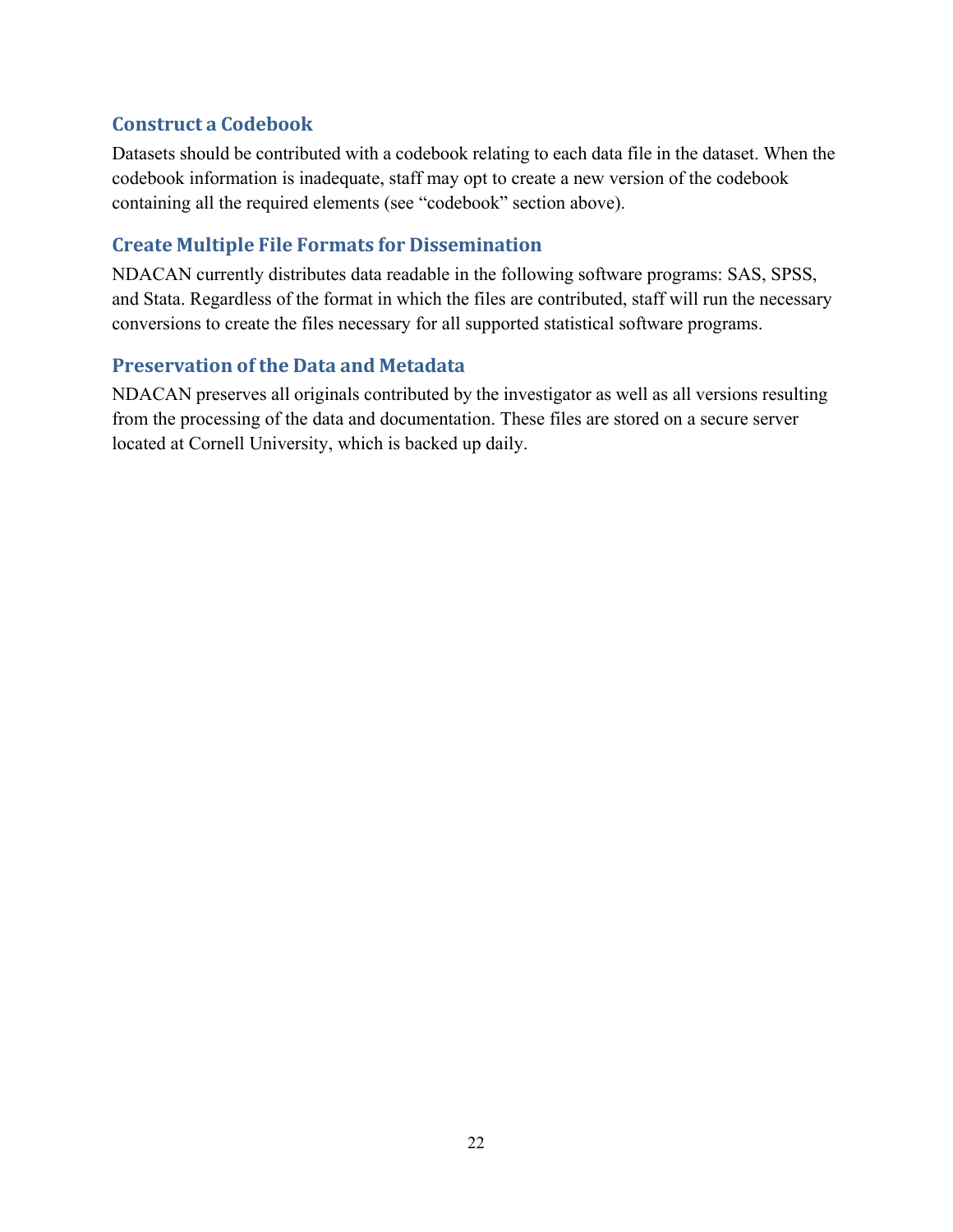### <span id="page-23-0"></span>**Dissemination**

Once the dataset's data files and documentation have been finalized, it is made available to secondary analysts. The process for releasing the dataset includes announcing its availability to analysts via the Child-Maltreatment-Research-Listserv (CMRL) and adding it to the Datasets listing page of our website and other promotional materials. NDACAN actively promotes the use of its dataset holdings through conference attendance and presentations.

#### <span id="page-23-1"></span>**Requests for Access to a Dataset**

Secondary analysts interested in using a dataset will first review the dataset title, abstract, and documentation available from the Datasets page of our website ([https://www.ndacan.acf.hhs.gov/\)](https://www.ndacan.acf.hhs.gov/). In order to gain access to the dataset, the analyst will complete the steps involved in requesting a dataset, as detailed on the dataset's Order Dataset page. The steps for most datasets include the following:

- · The analyst must submit their contact information.
- The analyst must print, complete, sign, and submit a Terms of Use Agreement for each dataset requested.

NDACAN staff reviews the request for dataset access to ensure eligibility for data licensing.

#### <span id="page-23-2"></span>**Restricted Access Data Licensing**

For some of NDACAN's datasets, additional documentation is required before an analyst can gain access. Datasets requiring these additional measures are those with highly sensitive data (vulnerable populations, availability of small-scale geographical data, contractually required data access restrictions, etc.). NDACAN decides the nature of the access protocol used for each deposited dataset. If data contributors believe that their data requires these additional measures of protection, Archive staff are open to discussing the matter. The general stance of NDACAN is to reduce barriers to data access for qualified secondary analysts. We strive to make every dataset fall under our General Terms of Use Agreement data access process.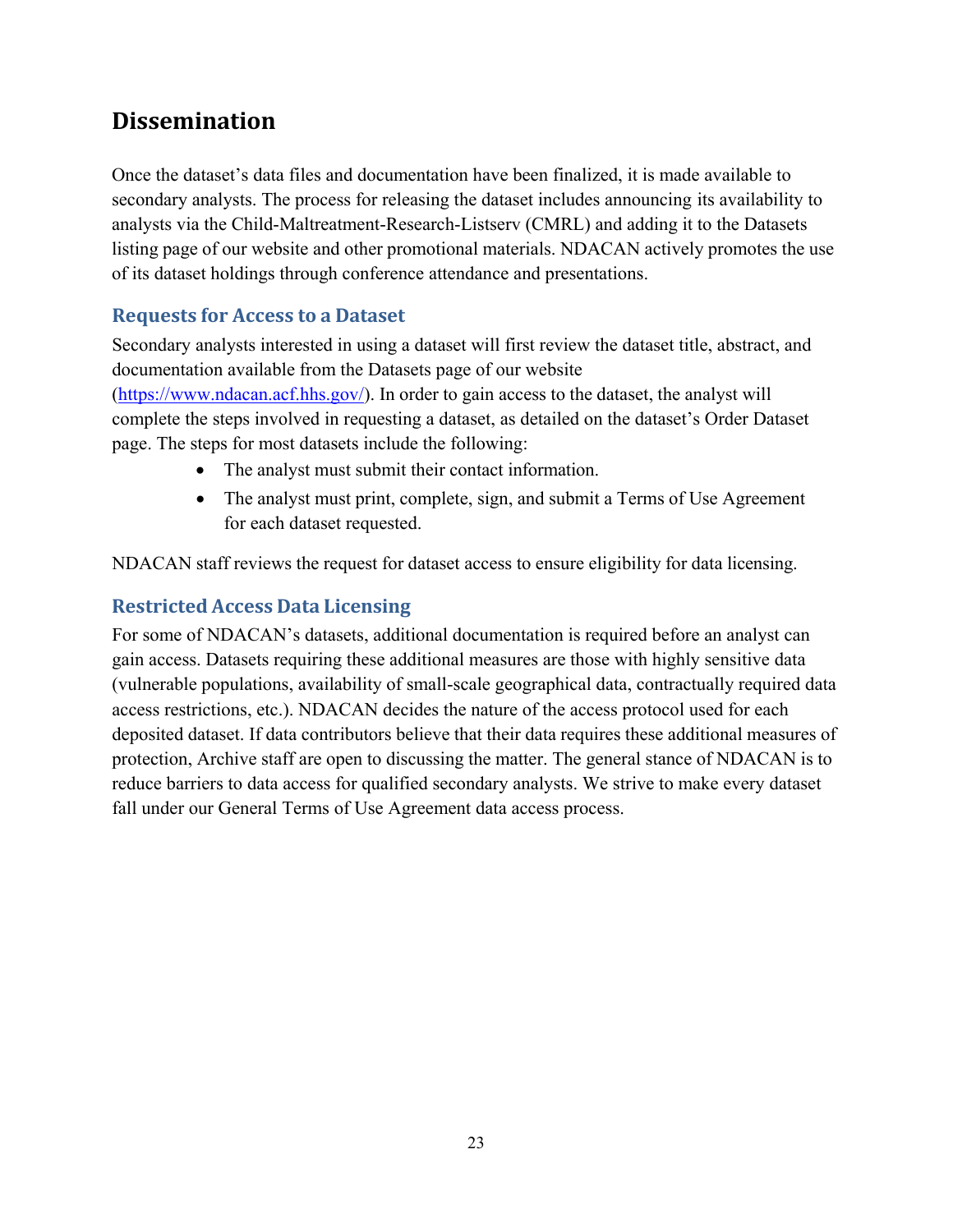### <span id="page-24-0"></span>**Preservation**

Contributed data are preserved at several points in time. First, when they arrive at NDACAN as Contributor Originals, then again after the dataset and documentation has been processed and the data are ready for initial dissemination. And again, each time a dataset undergoes revisions. NDACAN uses versioning to document dataset changes across time.

#### <span id="page-24-1"></span>**Data Security**

The NDACAN servers, where contributed data is stored, are hosted within the College of Human Ecology at Cornell University in a secure server room. The room is environmentally controlled and physical access is limited and monitored by the College's Computing Services Group (CSG). NDACAN uses an enterprise class backup software, VEEAM community edition, to backup all of our servers and workstations. These backups can be encrypted, de-duplicated, and compressed as the data being backed up requires.

For redundancy and security, copies of those backups are picked up by the EZ-Backup software, provided by Cornell, each night and copied to the Tivoli storage manager for off-site long-term backup and archive storage. Only authorized administrators with the proper NDACAN active directory domain authentication and group membership have access to these backups and can restore data sets to the servers. EZ-Backup uses IBM Tivoli Storage Manager (TSM), which can store backups from all platforms. The files in their compressed backup form in the Tivoli system do not allow any type of file level access by individuals. The backups have to be restored to the servers they were taken from by the VEEAM software in order to have access to the files.

This approach provides a multitier or layered security format. Anyone attempting to access the files must have administrative access at four different system levels to reach readable data.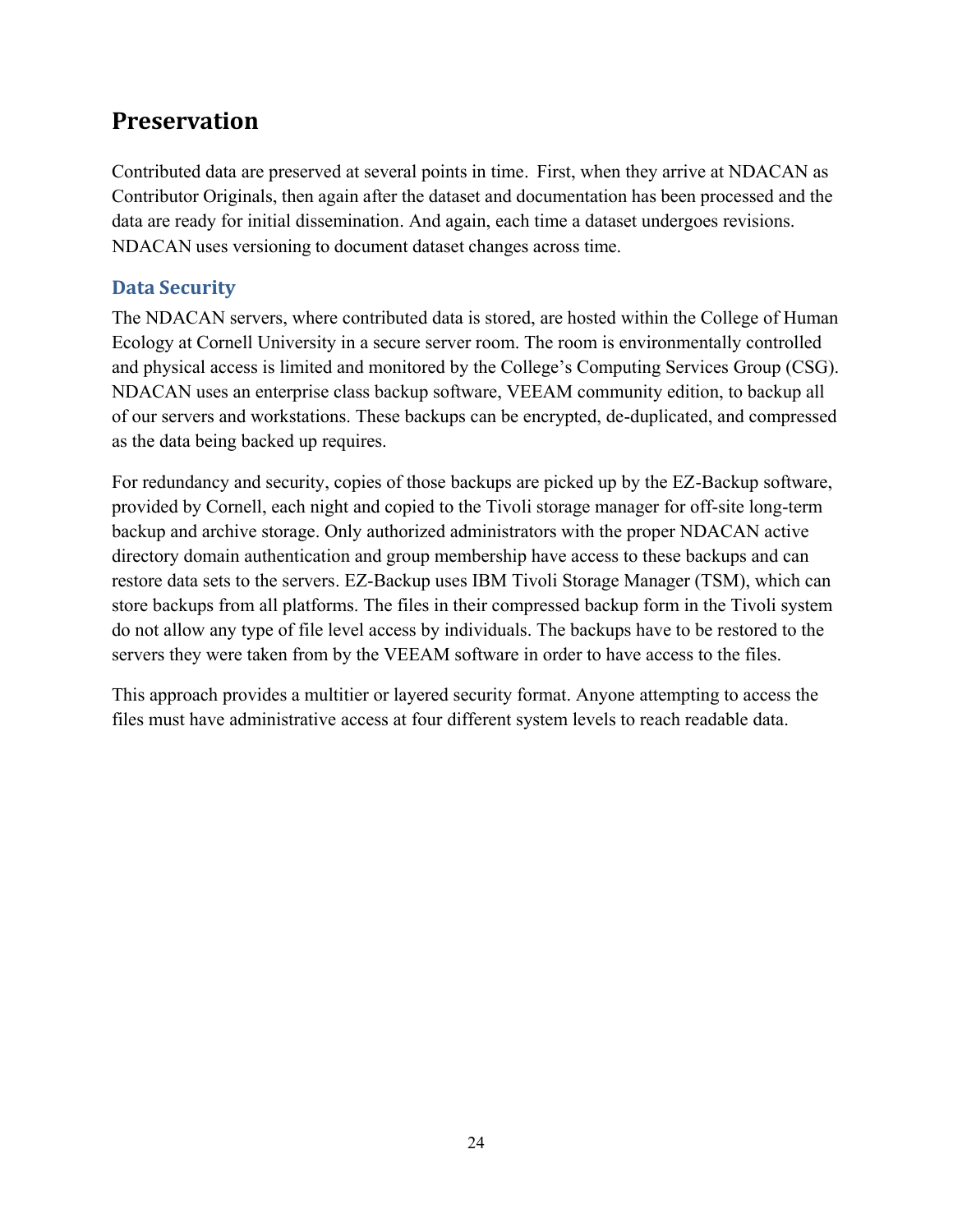### <span id="page-25-0"></span>**Technical Support**

Technical support for secondary analysts begins when NDACAN releases the dataset.

#### <span id="page-25-1"></span>**Secondary Analyst Inquiries**

Secondary analysts are instructed in the study documentation and on the website to submit questions about a dataset to Archive staff via the ndacansupport $@$ cornell.edu. We consider ourselves to be a buffer between you and the secondary analyst. Archive staff will attempt to respond to inquiries first before we reach out to the data contributor for help.

#### <span id="page-25-2"></span>**Special Data Requests**

Interested agencies and organizations who lack the statistical expertise, research experience, or who are not qualified to receive the data according to the Terms of Use may submit special data requests. NDACAN staff work with the requestor to clarify what is needed, run the statistical analysis, and provide the requestor with summary information, usually in the form of tables. In the past, these types of requests have resulted in research briefs and have populated websites with child maltreatment statistics.

#### <span id="page-25-3"></span>**Summer Research Institute**

In addition to responding to technical support requests from secondary analysts, NDACAN also hosts the Summer Research Institute (SRI) annually that provides selected participants with intensive user support while they work on research projects using datasets from the Archive. The Institute is designed to help secondary analysts complete and publish their findings in the peerreviewed literature.

#### <span id="page-25-4"></span>**Online Resources for Secondary Analysts**

In order to assist secondary analysts further with their research plans and dataset identification, NDACAN maintains two searchable online databases accessible from our website, the canDL and the Measures Index.

· *child abuse and neglect Digital Library (canDL):*

The canDL is a collection of published works, in the form of bibliographic citations, from both data contributors and secondary analysts and is organized by dataset. The digital library assists users in becoming familiar with the types of research questions already addressed in the literature, as well as furthering their understanding of how the data were collected and used by the original author.

https://www.ndacan.acf.hhs.gov/candl/candl.cfm

· *Measures Index:*

The Measures Index is a database of bibliographic citations for each measure used by the studies in the Archive. The Measures Index is searchable by keyword or dataset number. Keyword searches enable prospective secondary analysts to identify datasets of interest based on the presence of measures of a particular construct.

https://www.ndacan.acf.hhs.gov/measures-index/measures-index.cfm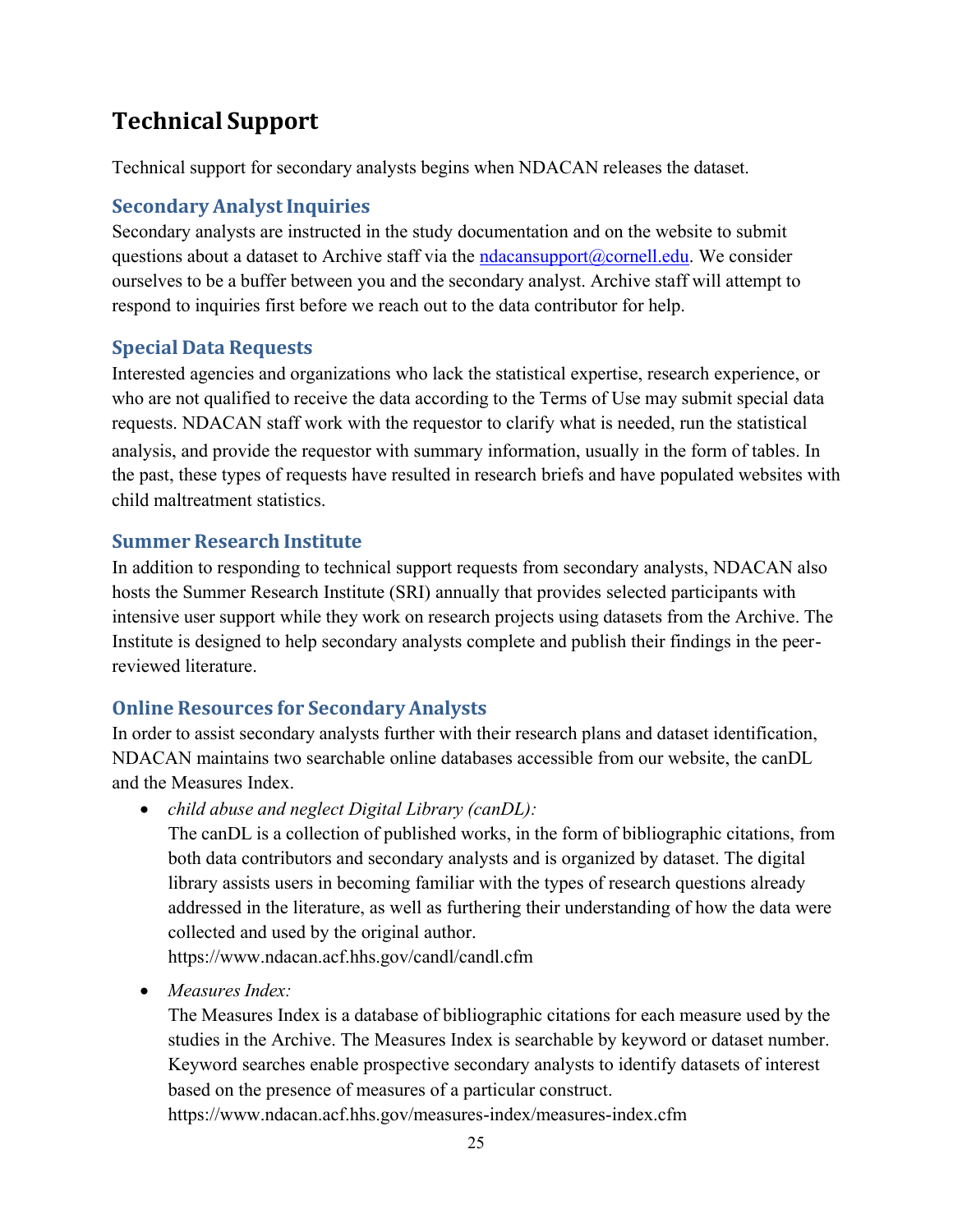### <span id="page-26-0"></span>**Abbreviations**

AFCARS – Adoption and Foster Care Analysis and Reporting System

- APA American Psychological Association
- canDL child abuse and neglect Digital Library

CSG – Computing Services Group, located within the College of Human Ecology at Cornell University

CMRL – Child-Maltreatment-Research-Listserv

IRB – Institutional Review Board

LONGSCAN – Longitudinal Studies on Child Abuse and Neglect

NCANDS – National Child Abuse and Neglect Data System

NDACAN – National Data Archive on Child Abuse and Neglect

- NIH National Institutes of Health
- NIS-4 Fourth National Incidence Study of Child Abuse and Neglect

NSF – National Science Foundation

NSCAW I – The National Survey of Child and Adolescent Well-Being I

NSCAW II – The Second National Survey of Child and Adolescent Well-Being

NYTD – National Youth in Transition Database

SRI – NDACAN's Summer Research Institute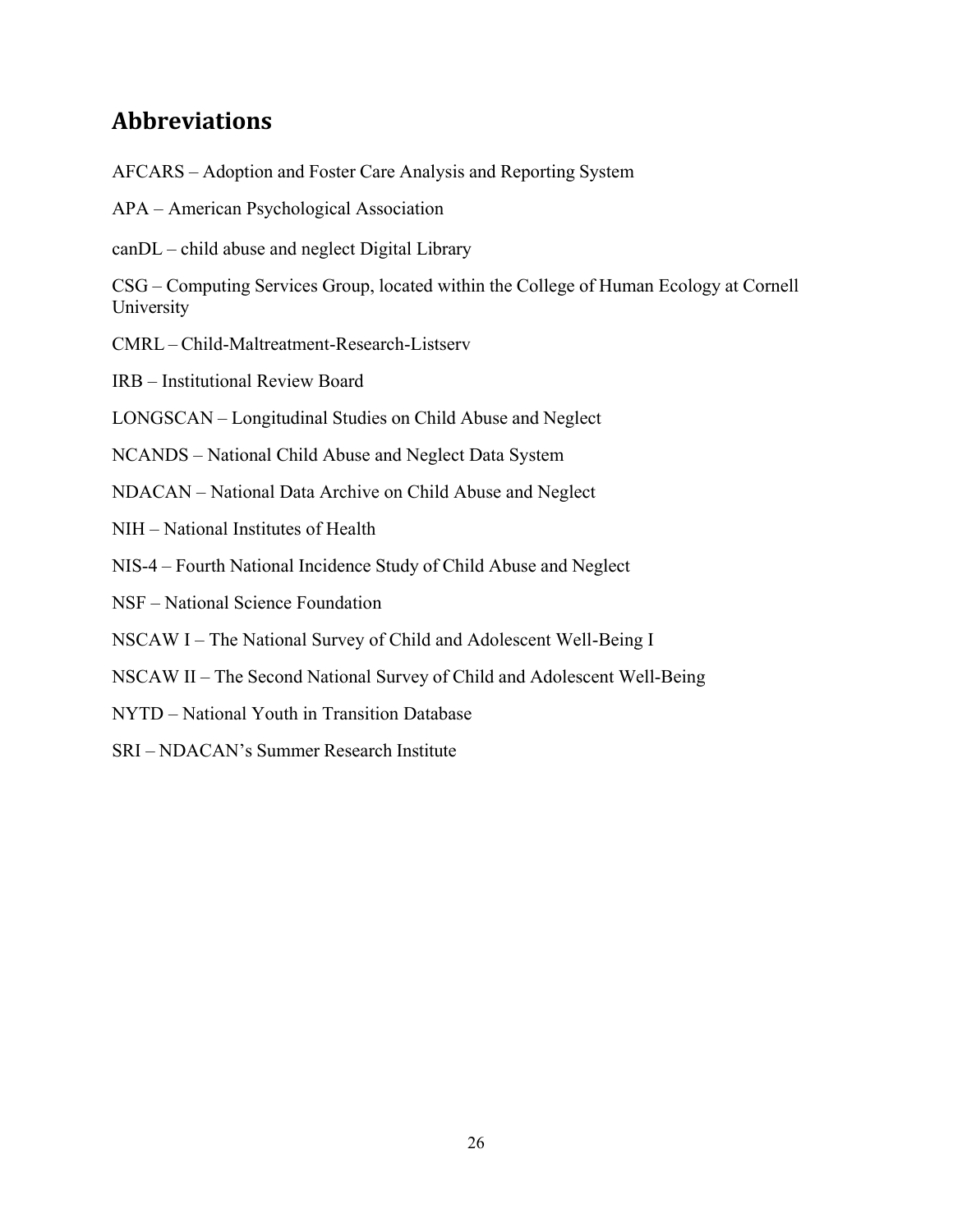### <span id="page-27-0"></span>**Bibliography**

- American Psychological Association. (2020). *Publication Manual of the American Psychological Association, (7th ed.).* Washington, DC: American Psychological Association*.*
- American Statistical Association. (2022). Ethical guidelines for statistical practice. Retrieved from<https://www.amstat.org/your-career/ethical-guidelines-for-statistical-practice>. Accessed 1 APR 2022.
- Colavizza G, Hrynaszkiewicz I, Staden I, Whitaker K, McGillivray B (2020). The citation advantage of linking publications to research data. PLoS ONE 15(4): e0230416. <https://doi.org/10.1371/journal.pone.0230416>
- Council on Government Relations. (2012). Access to, sharing and retention of research data: Rights and responsibilities. Available from [https://www.cogr.edu/sharing-and-retention](https://www.cogr.edu/sharing-and-retention-research-data-rights-and-responsibilities)[research-data-rights-and-responsibilities](https://www.cogr.edu/sharing-and-retention-research-data-rights-and-responsibilities). Accessed 1 APR 2022
- Institute of Medicine, & National Research Council. (2013). *New directions in child abuse and neglect research*. Washington, DC: The National Academies Press.
- Inter-University Consortium for Political and Social Research (ICPSR). (2009). Guidelines for effective data management plans. Retrieved February 3, 2014, from [http://www.icpsr.umich.edu/files/datamanagement/DataManagementPlans-All.pdf.](http://www.icpsr.umich.edu/files/datamanagement/DataManagementPlans-All.pdf) Accessed 1 APR 2022.
- Inter-university Consortium for Political and Social Research (ICPSR). (n.d.). *Guide to social science data preparation and archiving: Best practices throughout the data life cycle*  (6th ed.). Ann Arbor, MI: Institute for Social Research, University of Michigan. Available at [https://www.icpsr.umich.edu/web/pages/deposit/guide/.](https://www.icpsr.umich.edu/web/pages/deposit/guide/) Accessed 1 APR 2022.
- Interagency Working Group on Digital Data. (2009). Harnessing the power of digital data for science and society: Report of the interagency working group on digital data to the committee on science of the national science and technology council. Available from [https://www.nitrd.gov/pubs/Report\\_on\\_Digital\\_Data\\_2009.pdf.](https://www.nitrd.gov/pubs/Report_on_Digital_Data_2009.pdf) Accessed 1 APR 2022.
- National Archive of Criminal Justice Data (NACJD). (n.d.) *Data with confidential content*. Available at [https://www.icpsr.umich.edu/web/pages/NACJD/archiving/confidential](https://www.icpsr.umich.edu/web/pages/NACJD/archiving/confidential-content.html)[content.html](https://www.icpsr.umich.edu/web/pages/NACJD/archiving/confidential-content.html). Accessed 4 APR 2022.
- National Data Archive on Child Abuse and Neglect (NDACAN). (2002). *Depositing data with the National Data Archive on Child Abuse and Neglect: A handbook for contributors*  (1st ed.). Ithaca, New York: Cornell University.
- National Institutes of Health. (2003a). *NIH data sharing policy*. Retrieved from http://grants.nih.gov/grants/policy/data\_sharing/. Accessed 1 APR 2022.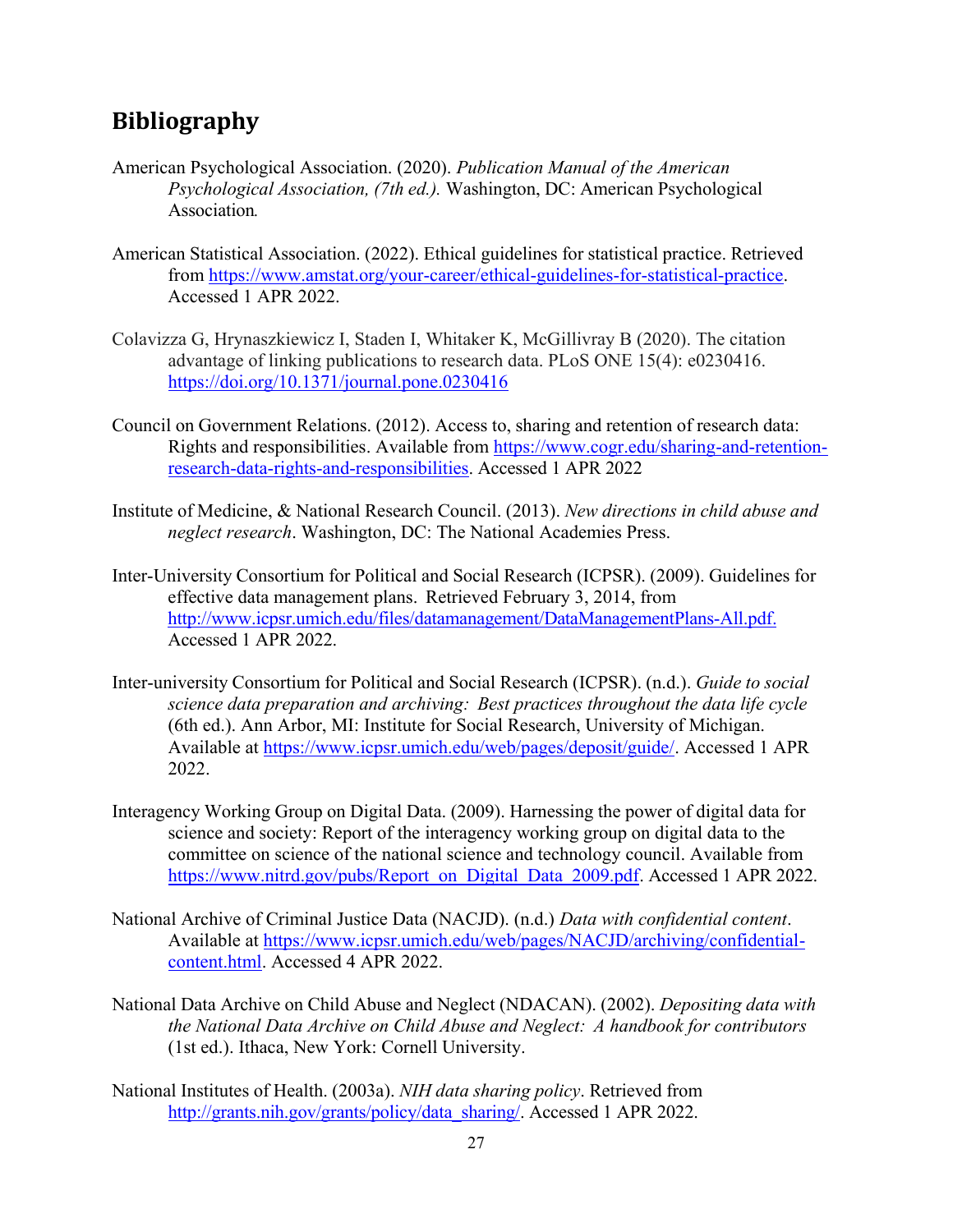- National Institutes of Health. (2003b, February 26). *Final NIH statement on sharing research data*. Retrieved from [http://grants.nih.gov/grants/guide/notice-files/NOT-OD-03-](http://grants.nih.gov/grants/guide/notice-files/NOT-OD-03-032.html) [032.html](http://grants.nih.gov/grants/guide/notice-files/NOT-OD-03-032.html). Accessed 1 APR 2022.
- National Institutes of Health. (2020). *Final NIH Policy for Data Management and Sharing.*  Retrieved from [https://grants.nih.gov/grants/guide/notice-files/NOT-OD-21-](https://grants.nih.gov/grants/guide/notice-files/NOT-OD-21-013.html#:~:text=October%2029%2C%202020-,January%2025%2C%202023,-Related%20Announcements) [013.html#:~:text=October%2029%2C%202020-,January%2025%2C%202023,-](https://grants.nih.gov/grants/guide/notice-files/NOT-OD-21-013.html#:~:text=October%2029%2C%202020-,January%2025%2C%202023,-Related%20Announcements) [Related%20Announcements.](https://grants.nih.gov/grants/guide/notice-files/NOT-OD-21-013.html#:~:text=October%2029%2C%202020-,January%2025%2C%202023,-Related%20Announcements) Accessed 31 MAR 2022.
- National Institutes of Health Office of Extramural Research. (2003, March 5). *NIH data sharing policy and implementation guidance*. Retrieved from [http://grants.nih.gov/grants/policy/data\\_sharing/data\\_sharing\\_guidance.htm](http://grants.nih.gov/grants/policy/data_sharing/data_sharing_guidance.htm). Accessed 1 APR 2022.
- National Institutes of Justice, & Sociometrics Corporation. (1991). *Depositing data with the Data Resources Program of the National Institute of Justice: A handbook*. Available at [https://nij.ojp.gov/library/publications/depositing-data-data-resources-program-national](https://nij.ojp.gov/library/publications/depositing-data-data-resources-program-national-institute-justice-handbook)[institute-justice-handbook](https://nij.ojp.gov/library/publications/depositing-data-data-resources-program-national-institute-justice-handbook). Accessed 1 APR 2022
- National Research Council. (1993). *Understanding Child Abuse and Neglect*. Washington, DC: The National Academies Press. Available from [http://www.nap.edu/catalog.php?record\\_id=2117#.VFzZ4n87KOk.mailto.](http://www.nap.edu/catalog.php?record_id=2117&.VFzZ4n87KOk.mailto) Accessed 1 APR 2022.
- National Research Council. (2014). *New Directions in Child Abuse and Neglect Research.*  Washington, DC: The National Academies Press. Available from [https://nap.nationalacademies.org/catalog/18331/new-directions-in-child-abuse-and](https://nap.nationalacademies.org/catalog/18331/new-directions-in-child-abuse-and-neglect-research)[neglect-research.](https://nap.nationalacademies.org/catalog/18331/new-directions-in-child-abuse-and-neglect-research) Accessed 4 APR 2022.
- National Science Foundation Directorate for Social Behavioral and Economic Sciences. (2011). *Data archiving policy*. Retrieved from [http://www.nsf.gov/sbe/ses/common/archive.jsp.](http://www.nsf.gov/sbe/ses/common/archive.jsp) Accessed 1 APR 2022.
- National Science Foundation. (2020). *Proposal & Award Policies & Procedures Guide. Chapter XI - Other Post Award Requirements and Considerations*. Retrieved from [https://www.nsf.gov/pubs/policydocs/pappg20\\_1/pappg\\_11.jsp#XID4.](https://www.nsf.gov/pubs/policydocs/pappg20_1/pappg_11.jsp#XID4) Accessed 31 MAR 2022.
- Piwowar H.A., Day R.S., & Fridsma D.B. (2007). Sharing Detailed Research Data is Associated with Increased Citation Rate. *PLoS ONE 2*(3): e308. doi: [10.1371/journal.pone.0000308](https://doi.org/10.1371/journal.pone.0000308).
- Protection of Human Subjects, 45 C.F.R. § 46(2018). Available at [https://www.hhs.gov/ohrp/regulations-and-policy/regulations/45-cfr-46/index.html.](https://www.hhs.gov/ohrp/regulations-and-policy/regulations/45-cfr-46/index.html) Accessed 1 APR 2022.

Qualitative Data Repository. (n.d.) *De-Identification.* Available at